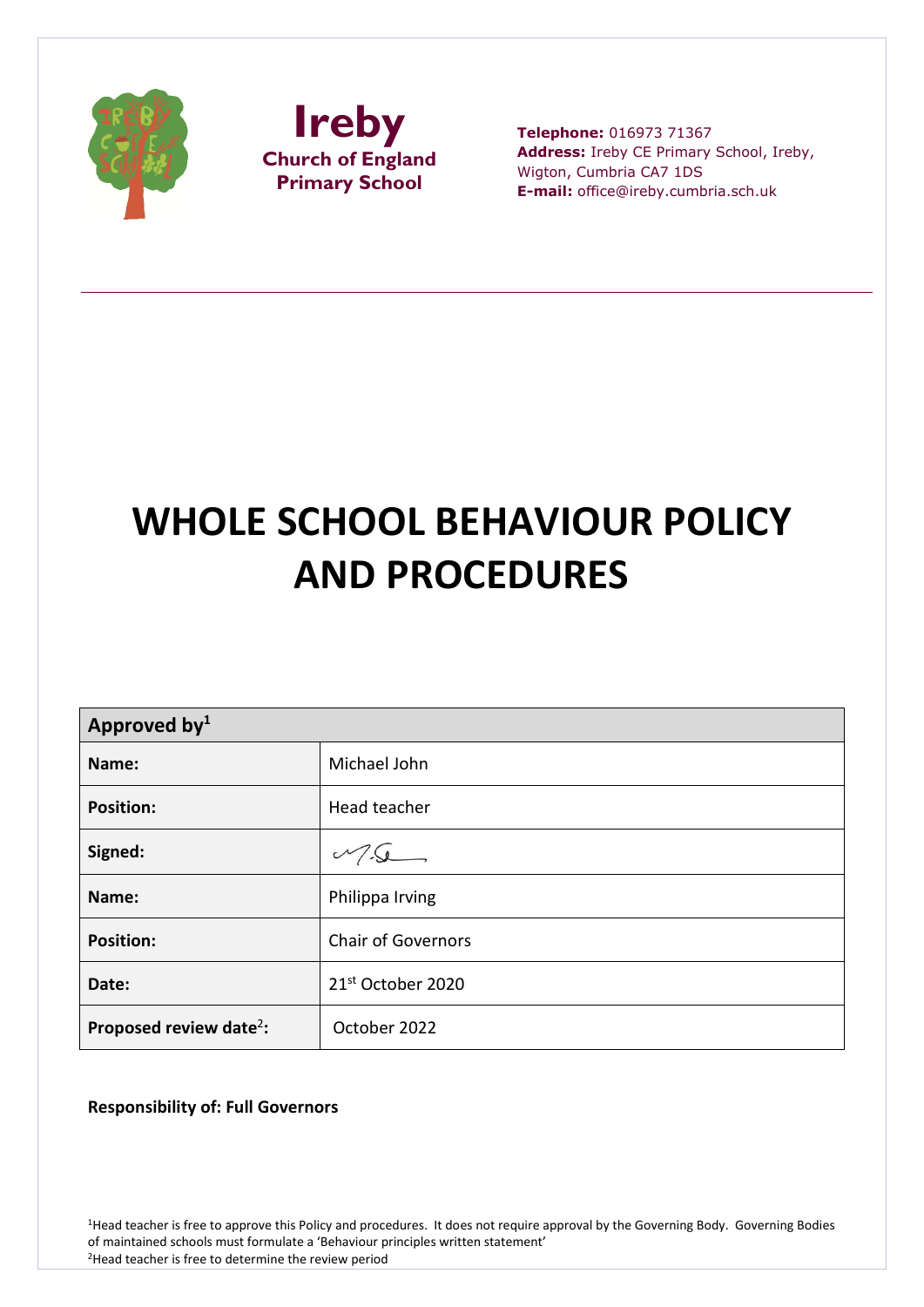# **REVIEW SHEET**

**The information in the table below details earlier versions of this document with a brief description of each review and how to distinguish amendments made since the previous version date (if any). Schools should devise their own version history to reflect the Policy status in the school.**

| <b>Version</b><br><b>Number</b> | <b>Version Description</b>                                                                                                                                                                                                                                                                                                  | <b>Date of Revision</b> |
|---------------------------------|-----------------------------------------------------------------------------------------------------------------------------------------------------------------------------------------------------------------------------------------------------------------------------------------------------------------------------|-------------------------|
| $\mathbf{1}$                    | Original                                                                                                                                                                                                                                                                                                                    | February 2012           |
| $\overline{2}$                  | Updated to include DfE revised guidance                                                                                                                                                                                                                                                                                     | September 2012          |
| 3                               | Updated to include DfE revised guidance                                                                                                                                                                                                                                                                                     | January 2013            |
| 4                               | Updated to include DfE revised guidance. Reformatted to match<br>other KAHSC documents. Updated to reinforce inappropriate<br>use of Social network sites by parents. Changes highlighted.                                                                                                                                  | September 2013          |
| 5                               | Updated to include DfE revised guidance. Changes highlighted.                                                                                                                                                                                                                                                               | February 2014           |
| 6                               | Reformatted only                                                                                                                                                                                                                                                                                                            | February 2014           |
| $\overline{7}$                  | Amended to take into account changes made by the Education<br>Act 2011 regarding notice for out of school detentions                                                                                                                                                                                                        | March 2014              |
| 8                               | Updated to include DfE advice on bullying that involves an<br>'imbalance of power' - DfE Advice March 2014 and clarification<br>of wording relating to unauthorised absence                                                                                                                                                 | March 2014              |
| 9                               | Update to reference change from County Triage Service to<br>Cumbria Safeguarding Hub effective 03 November 2014                                                                                                                                                                                                             | Nov 2014                |
| 10                              | Minor amendments to include reference to the promotion of<br>fundamental British values and general formatting.                                                                                                                                                                                                             | <b>July 2015</b>        |
| 11                              | Changes to reflect the fact that from 1 <sup>st</sup> January 2016, schools no<br>longer have a statutory obligation to have in place a Home<br>School Agreement. If schools choose to do so, they can have a<br>voluntary Home School Agreement. Also includes reference to<br>Code of Conduct for staff and other adults. | January 2016            |
| 12                              | Re-formatted to create Policy and procedures document. Minor<br>changes to wording – e-safety now referred to as Online Safety                                                                                                                                                                                              | June 2016               |
| 13                              | Minor change to date of DfE revised exclusions document                                                                                                                                                                                                                                                                     | September 2017          |
| 14                              | Head teacher name taken out and Drug contact name updated.<br>Changes to use of detention, recording of incidents, changes to<br>contact/interaction with parents and to a regular celebration<br>assembly                                                                                                                  | September 2018          |
| 15                              |                                                                                                                                                                                                                                                                                                                             |                         |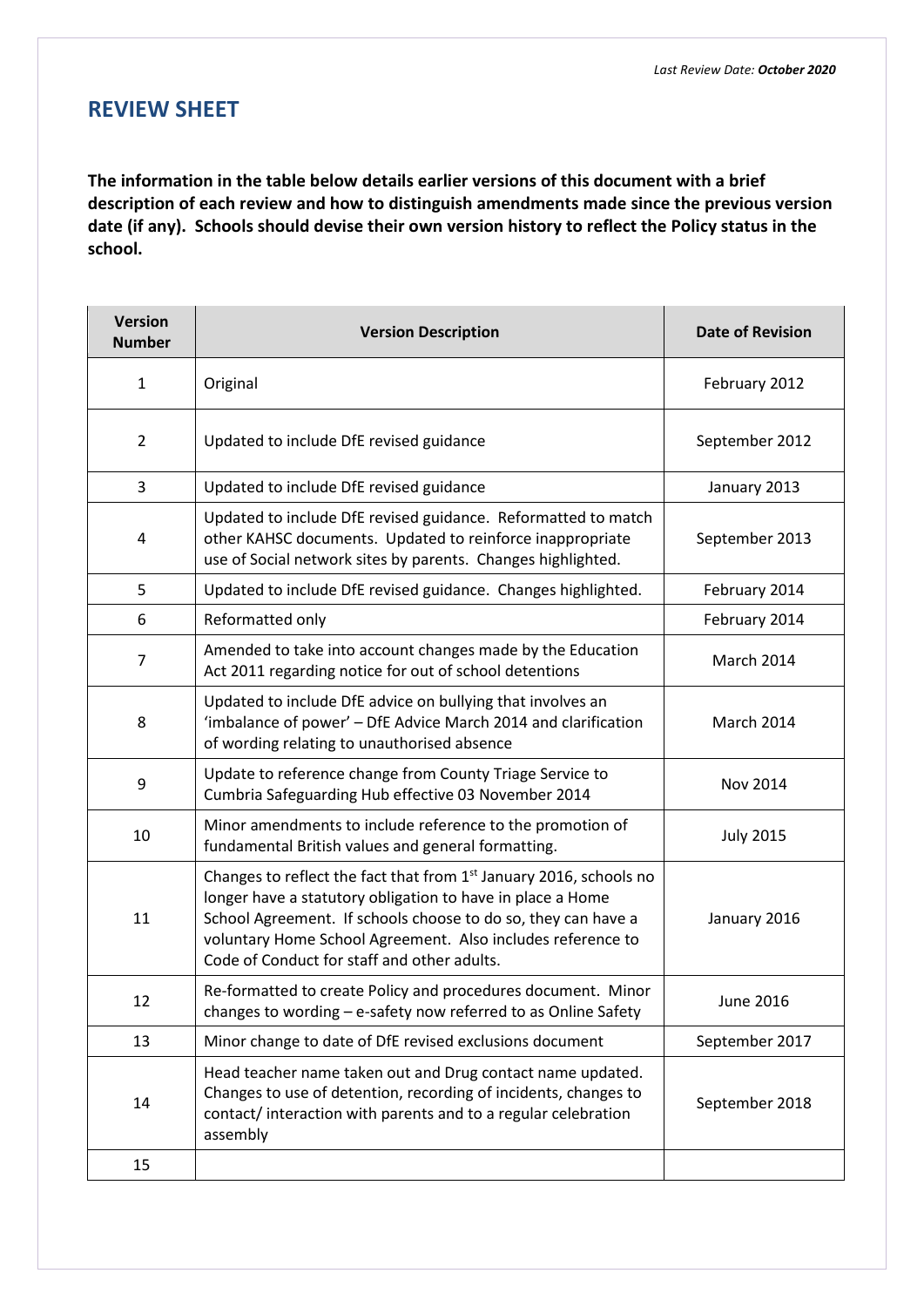*Last Review Date: October 2020*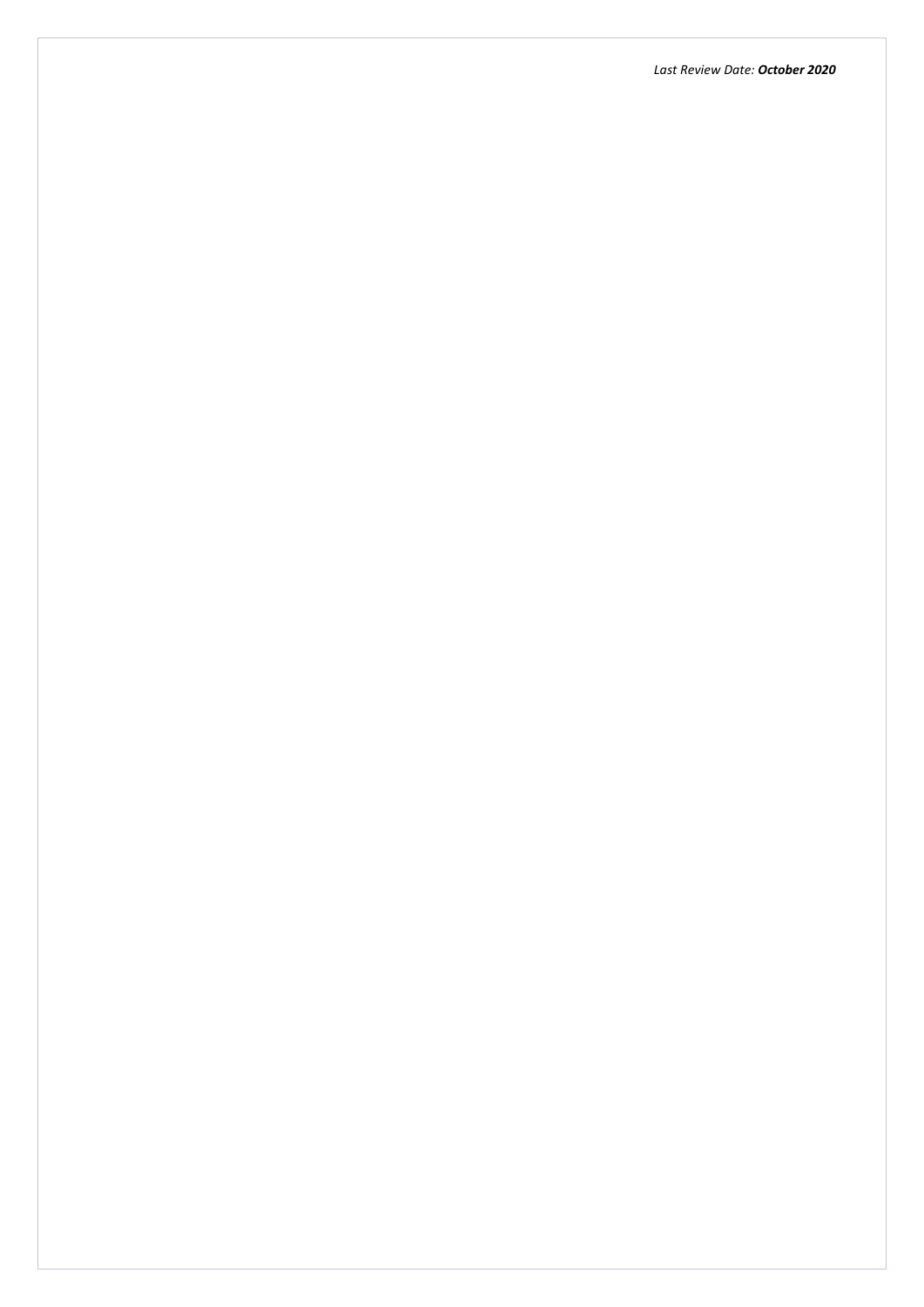# **CONTENTS**

|     | <b>POLICY STATEMENT</b><br>1                                      |                |
|-----|-------------------------------------------------------------------|----------------|
| 1.  | <b>Definitions</b>                                                | 1              |
| 2.  | Introduction                                                      | 1              |
| 3.  | <b>Ethos</b>                                                      | $\overline{2}$ |
| 4.  | Aims                                                              | $\overline{2}$ |
| 5.  | Communication                                                     | 3              |
|     | <b>PROCEDURES</b>                                                 | 1              |
| 1.  | <b>Responsibilities</b>                                           | 1              |
| 1.1 | What Pupils Can Expect from Staff                                 | 1              |
| 1.2 | What Staff Can Expect from Pupils                                 | $\mathbf{1}$   |
| 1.3 | What Staff Can Expect from their Colleagues                       | $\overline{2}$ |
| 1.4 | What Staff Can Expect from Parents                                | $\overline{2}$ |
| 1.5 | What Parents can Expect from Staff and other adults in the School | 3              |
| 2.  | <b>Celebrating Success</b>                                        | 3              |
| 2.1 | Rewards                                                           | 3              |
| 3.  | <b>Sanctions and Consequences</b>                                 | 4              |
| 3.1 | Restorative Justice/Reflection on Actions                         | 5              |
| 3.2 | Sanctions and Disciplinary Action                                 | 5              |
|     | <b>Pupil Behaviour Logs</b>                                       | 5              |
|     | Screening, Searching and Confiscation                             | 5              |
|     | <b>Removal from Class</b>                                         | 6              |
|     | Detention (delete if not applicable)                              | 6              |
|     | Other examples of sanctions                                       | $\overline{7}$ |
|     | <b>Fixed Term Exclusion</b>                                       | 7              |
|     | <b>Permanent Exclusion</b>                                        | 7              |
|     | Exclusions - The Right of Appeal and Legal Duties                 | 7              |
|     | Home School Agreements                                            | 7              |
| 4.  | <b>Attendance and Punctuality</b>                                 | 8              |
| 5.  | <b>Homework</b>                                                   | 8              |
| 6.  | <b>Pupil Conduct and Misbehaviour Outside the School Premises</b> | 8              |
| 6.1 | What the Law Allows                                               | 8              |
| 6.2 | Out of School Behaviour                                           | 9              |
| 6.3 | Sanctions and Disciplinary Action - Off-site Behaviour            | 9              |
| 6.4 | <b>Pupil Support</b>                                              | 9              |
| 7.  | The Use of Reasonable Force                                       | 10             |
| 7.1 | Action as a result of Self-defence or in an Emergency             | 10             |
| 7.2 | Circumstances in which reasonable force might be used             | 10             |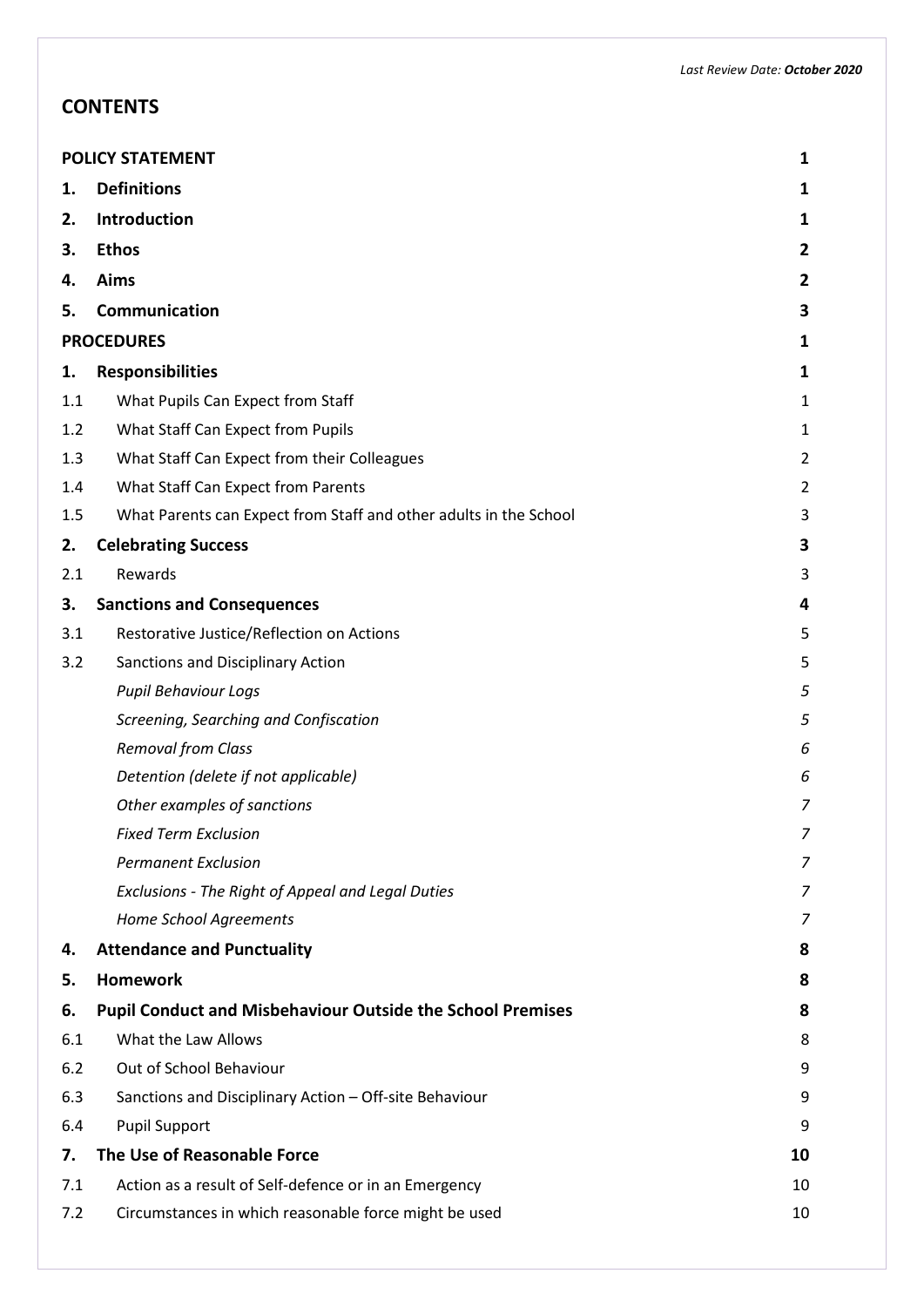| 7.3  | Power to Use Reasonable Force when Searching Without Consent                                              | 11 |
|------|-----------------------------------------------------------------------------------------------------------|----|
| 7.4  | Unreasonable Force                                                                                        | 11 |
| 7.5  | Staff training                                                                                            | 11 |
| 7.6  | <b>Behaviour Management Plans</b>                                                                         | 11 |
| 7.7  | Informing Parents when Reasonable Force has been used                                                     | 11 |
| 7.8  | Post Incident Support                                                                                     | 12 |
| 7.9  | Follow up                                                                                                 | 12 |
| 7.10 | Other Physical Contact with Pupils                                                                        | 12 |
| 8.   | Allegations of Abuse against Staff and Other Adults Working in the School                                 | 13 |
| 8.1  | General                                                                                                   | 13 |
| 8.2  | Action in the Event of a Malicious Allegation                                                             | 13 |
| 9.   | <b>Bullying</b>                                                                                           | 13 |
| 9.1  | What is Bullying?                                                                                         | 13 |
| 9.2  | The Law                                                                                                   | 14 |
| 9.3  | Reporting and Recording Incidents of Bullying                                                             | 15 |
| 9.4  | <b>Tackling Bullying</b>                                                                                  | 15 |
| 9.5  | <b>Strategies for Dealing with Bullying</b>                                                               | 15 |
| 9.6  | Strategies for Dealing with the Bully                                                                     | 15 |
| 9.7  | Strategies to Support a Victim                                                                            | 15 |
|      | 10. Drugs and Drug-Related Incidents                                                                      | 16 |
| 10.1 | General                                                                                                   | 16 |
| 10.2 | Responsibilities                                                                                          | 16 |
| 10.3 | Dealing with Drug-Related Incidents                                                                       | 16 |
|      | <b>Medicines</b>                                                                                          | 16 |
|      | Tobacco                                                                                                   | 17 |
|      | Alcohol                                                                                                   | 17 |
|      | <b>Solvents</b>                                                                                           | 17 |
|      | Illegal substances                                                                                        | 17 |
| 10.4 | What to do in the event of finding a drug or suspected illegal substance                                  | 17 |
| 10.5 | What to do in the event of finding or suspecting a pupil is in possession of a drug/drug<br>paraphernalia | 17 |
| 10.6 | Procedures for dealing with a pupil suspected to be under the influence of a drug or substance            | 17 |
| 10.7 | When to contact the police/disciplinary action                                                            | 18 |
| 10.8 | Procedures for dealing with drug-related incidents involving adults                                       | 18 |
|      | 11. Behaviour of Parents and Other Visitors to the School                                                 | 18 |
| 11.1 | Types of behaviour that are considered serious and unacceptable                                           | 19 |
| 11.2 | Procedures for Dealing with Unacceptable Behaviour                                                        | 19 |
| 11.3 | Unacceptable Use of Technology                                                                            | 20 |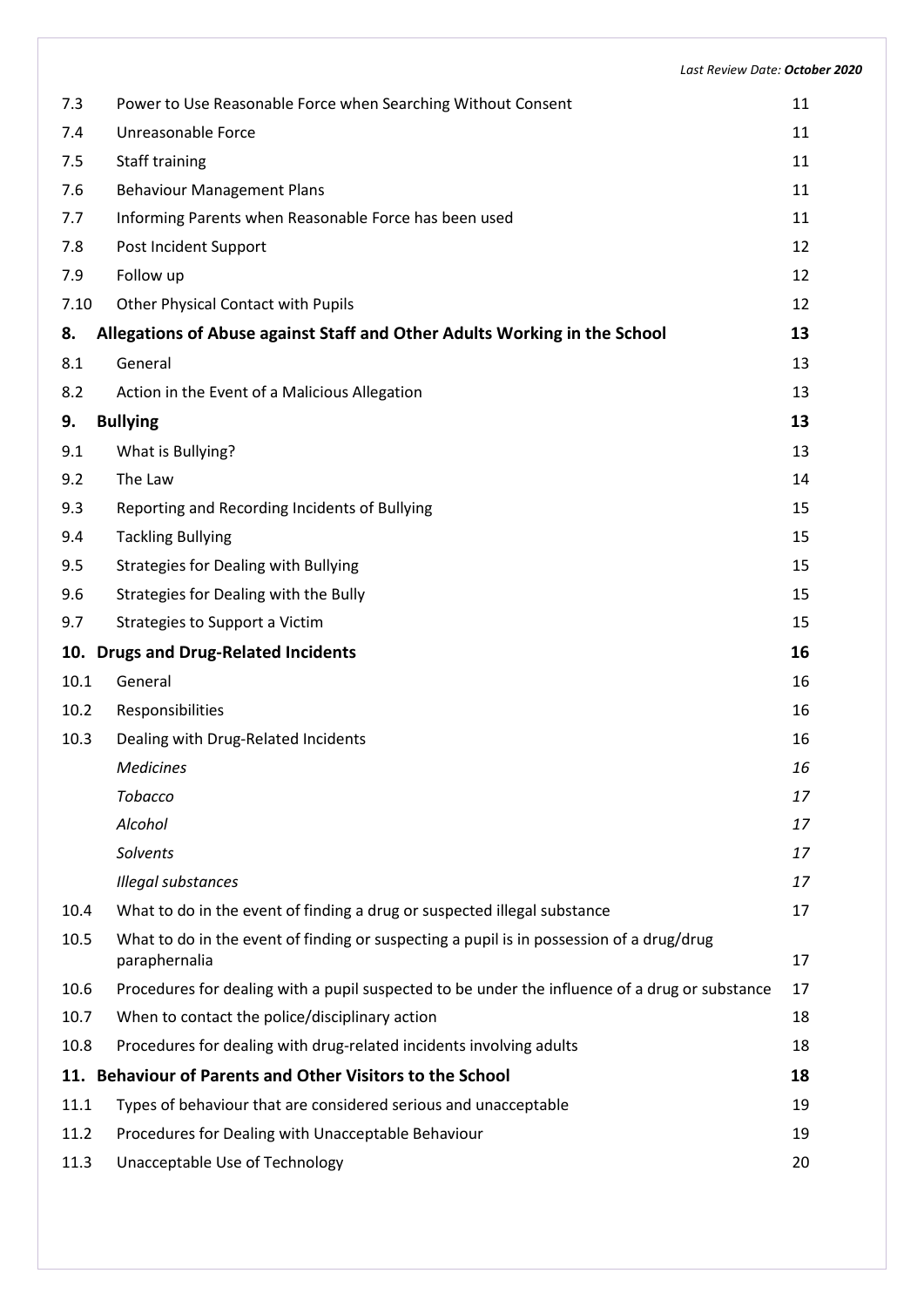# **POLICY STATEMENT**

# <span id="page-5-1"></span><span id="page-5-0"></span>**1. Definitions**

For the purposes of this Policy and procedures a child, young person, pupil or student is referred to as a 'child' or a 'pupil' and they are normally under 18 years of age.

Wherever the term 'parent' is used this includes any person with parental authority over the child concerned e.g. carers, legal guardians etc.

Wherever the term 'Head teacher' is used this also refers to any Manager with the equivalent responsibility for children.

Wherever the term 'school' is used this also refers to academies and Pupil Referral Units (PRU) and references to Governing Bodies include Proprietors in academies and the Management Committees of PRUs and will usually include wrap around care provided by a setting such as After School Clubs and Breakfast Clubs.

# <span id="page-5-2"></span>**2. Introduction**

In their document 'Behaviour and Discipline in Schools – advice for head teachers and school staff', the Department for Education (DfE) have set out the legal powers and duties that govern behaviour and attendance in schools and explains how they apply to teachers, governing bodies, pupils and parents.

Every school must have a Behaviour Policy to meet the requirements of Section 89 of the Education and Inspections Act 2006 (maintained schools)/Education (Independent School Standards) (England) Regulations 2014 (Academies).

Section 78 of the Education Act 2002 requires that the curriculum for a maintained school must promote the spiritual, moral, cultural, mental and physical development of pupils at the school and of society which, in turn, prepares pupils at the school for the opportunities, responsibilities and experiences of later life. Guidance for schools on the promotion of fundamental British values of democracy, the rule of law, individual liberty and mutual respect of those with different faiths and beliefs is available from the DfE. (November 2014).

The Governing Body is responsible for setting general principles that inform the Behaviour Policy and procedures. Governors of maintained schools are required to have a 'Statement of Behaviour Principles' which is a statutory document. (DfE – Policies and other Documents that Governing Bodies and Proprietors are required to have by Law). Head teachers are responsible for developing the Behaviour Policy and supporting procedures, based around the 'Principles' required by the Governing Body, and deciding the standard of behaviour expected of pupils at the school and how that standard will be achieved, the school rules, rewards for good behaviour and any disciplinary penalties for breaking the rules.

In terms of staff and other adults, any person whose work brings them into contact with children including volunteers must follow the principles and guidance outlined in the school Code of Conduct for Staff and Other Adults. In addition to this Code of Conduct, all employees engaged to work under Teachers' Terms and Conditions of Employment have a statutory obligation to adhere to the 'Teachers' Standards 2011 (updated 2013)' and in relation to this Code of Conduct, Part 2 of the Teachers' Standards - Personal and Professional Conduct.

The procedures which support the Whole School Behaviour Policy must include measures to prevent all forms of bullying among pupils.

This Policy and procedures should be read in conjunction with the following school Policies and procedures: *(delete or amend any which do not apply, have different titles or do not exist)*

- Overarching Safeguarding Statement
- Health and Safety Policy and procedures
- Online Safety Policy and procedures
- Child Protection Policy and procedures including Whistleblowing procedures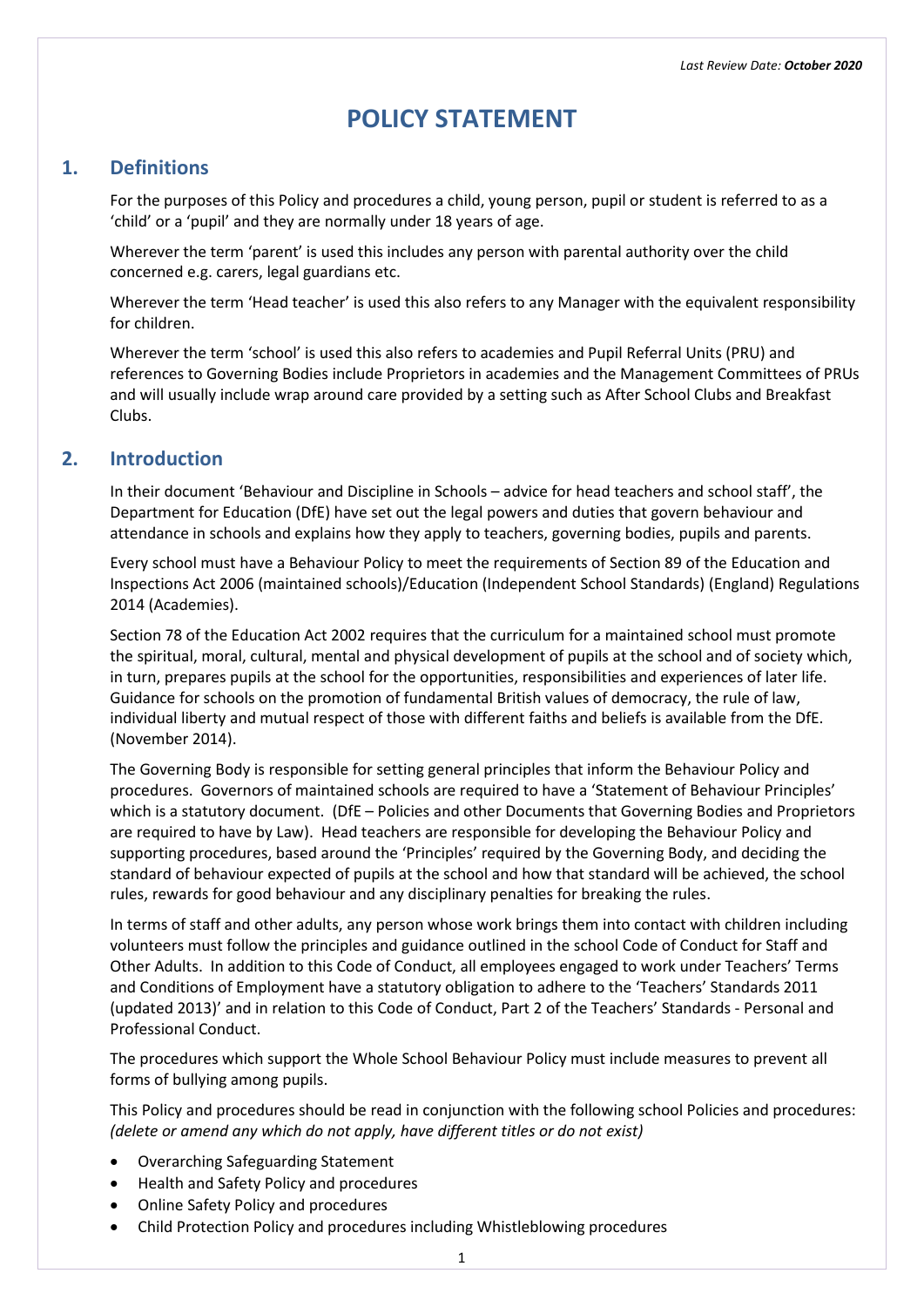- Supporting Pupils with Medical Conditions Policy and Procedures
- Single Equality Scheme/Objectives
- Special Educational Needs Policy
- Admissions Arrangements
- Attendance procedures
- Missing Child procedures
- Complaints Procedure
- Positive Handling Support and Intervention Procedures
- Code of Conduct for Staff and other Adults
- Educational Visits Procedures (including procedures for assessing risk)
- Risk Assessments (including Behaviour Management Plans)
- Data Protection Policy
- Home to School Agreement (voluntary and discontinued Oct 20 at Ireby)

# <span id="page-6-0"></span>**3. Ethos**

*Ireby School (hereinafter referred to as 'the School') is fully committed to every child receiving the very best education and to ensuring that all pupils reach their full potential. To achieve this, teachers aim to deliver outstanding lessons and the school rightly has high expectations of its pupils. We expect all members of the school community to behave well, work hard, achieve high standards appropriate to their learning abilities, show respect for one another and to ensure that the School is a positive and safe place to be.*

*For the School to achieve a positive ethos it is essential that all members of the school community work well alongside each other and develop positive working relationships (this includes all staff and other adults working in the School, pupils and parents). Having a positive ethos helps to ensure good behaviour from pupils in school. Young people learn by example and as such, having high standards of behaviour expectations from all parties involved in their education will create adults with similarly high behaviour standards.*

*Through the promotion of pupils' spiritual, moral, social and cultural (SMSC) development within the curriculum, we will positively promote fundamental British values. To achieve this, we will:*

- *enable pupils to develop their self-knowledge, self-esteem and self-confidence;*
- *enable pupils to distinguish right from wrong and to respect the civil and criminal law of England;*
- *encourage pupils to accept responsibility for their behaviour, show initiative, and to understand how they can contribute positively to the lives of those living and working in the locality of the school and to society more widely;*
- *enable pupils to acquire a broad general knowledge of and respect for public institutions and services in England;*
- *further tolerance and harmony between different cultural traditions by enabling pupils to acquire an appreciation of and respect of their own and other cultures;*
- *encourage respect for other people; and*
- *encourage respect for democracy and support for participation in the democratic processes, including respect for the basis on which the law is made and applied in England.*

We recognise that consistency is crucial in maintaining high standards of behaviour alongside a culture that *celebrates success and is not based solely on sanctions. To this end, the School is committed to promoting and rewarding good behaviour. We are also committed to a united approach to managing behaviour in and out of school.*

*The School will not tolerate bullying or intimidation of any description. A complaint of bullying will always be taken seriously.*

#### <span id="page-6-1"></span>**4. Aims**

*Our school aims to ensure that every member of the school community feels valued and respected, and that each person is treated fairly and well. We are a caring community, whose Christian values are built on mutual trust and respect for all. Our school's Whole School Behaviour Policy and procedures is therefore*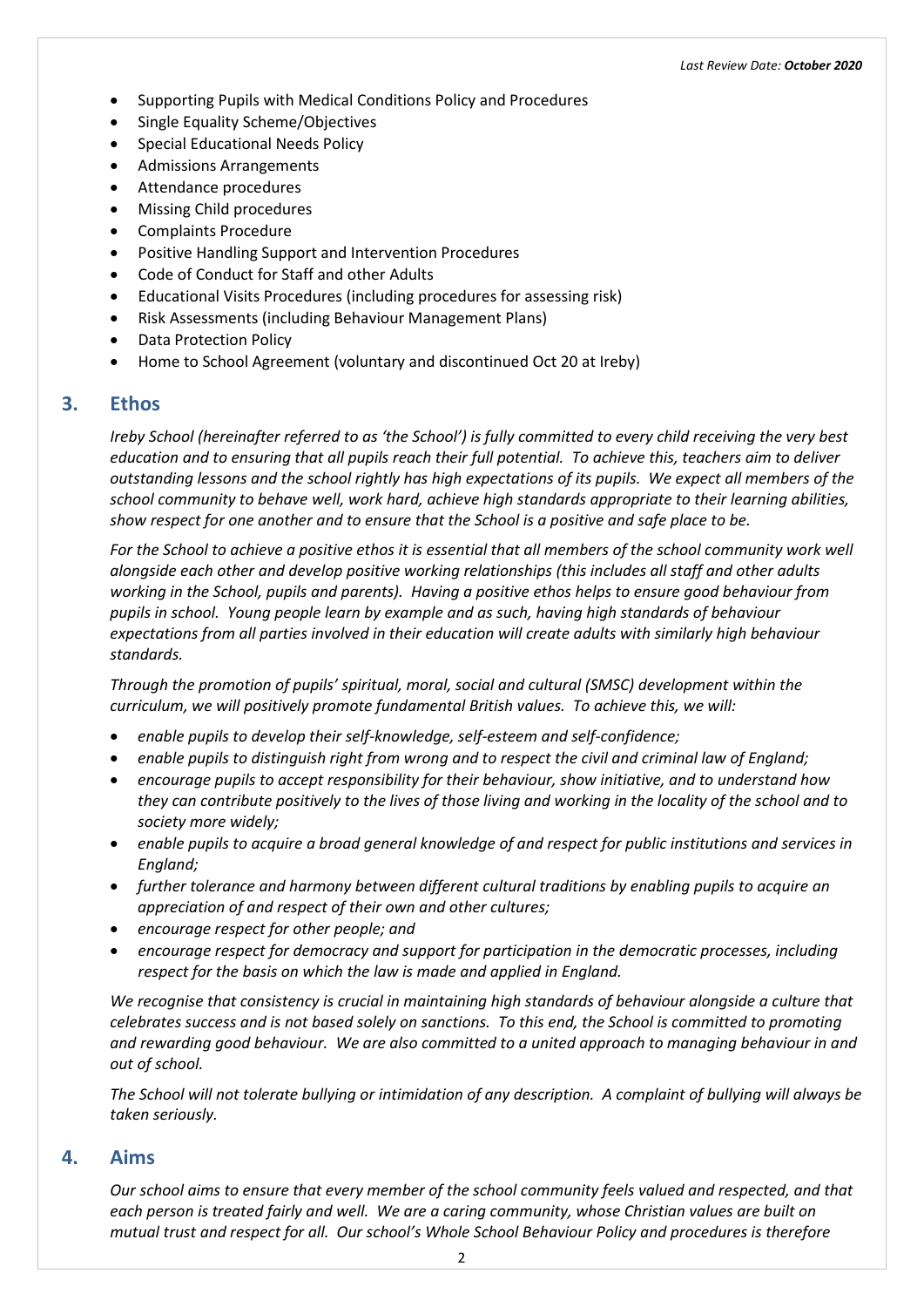*designed to support the way in which all members of the school can live and work together in a supportive way. It aims to promote the overall well-being of pupils and staff and an environment in which everyone feels happy, safe and secure.*

*The Whole School Behaviour Policy and procedures confirms the school commitment to:*

- *ensure that each child can develop and achieve his/her full potential, educationally, morally {and spiritually};*
- *provide a safe and attractive environment where everyone feels welcome, happy and secure; free from disruption, violence, bullying and any form of harassment;*
- *provide each young person with the motivation and confidence to learn effectively;*
- *promote self-esteem, self-discipline, proper regard for authority and positive relationships based on mutual respect;*
- *promote a culture of praise and encouragement in which all pupils can achieve;*
- *provide every pupil with appropriate high-quality teaching through a broad and balanced curriculum which is appropriately differentiated to meet each pupil's individual needs;*
- *teach children to respect themselves and others and to take responsibility for their own action and behaviour;*
- *help teachers and other staff manage behaviour problems that can inhibit effective learning for all children, and to realise that we cannot always deal with problems by ourselves and that we have colleagues and other agencies who are willing to assist;*
- *help young people to understand how behaviour affects others and the world around them;*
- *create a partnership of support and effective communication between home, school and the wider community;*
- *provide young people with an informed view of life and develop a strong sense of right and wrong enabling them to become thoughtful, caring members of society;*
- *value each and every child regardless of ability, race, gender or religion;*
- *maintain, develop and consistently apply high standards within the school and enable teachers and other school staff to develop and use their own professional expertise.*

*The aim of this Policy and supporting procedures is to determine the boundaries of acceptable and unacceptable behaviour, and introduce rewards and sanctions and to determine how they will be fairly and consistently applied.*

*To achieve this, the school will:*

- *make clear its expectations of good behaviour and core values, through assemblies, class/school council meetings and in published documents;*
- *reward achievements, awarding house points celebrated in a weekly celebration assembly*
- *treat every member of the community as individuals and respect their rights, values and beliefs;*
- *create a zero-tolerance environment against all instances of bullying or discrimination based on race, gender, ability or cultural differences;*
- *provide positive examples for modelling behaviour;*
- *promote good relationships and a sense of belonging to the community;*
- *intervene early to challenge undesirable behaviour;*
- *follow and apply consistently clear guidelines when responding to instances of unacceptable behaviour.*

#### <span id="page-7-0"></span>**5. Communication**

The School Governors are required to ensure that this Policy and procedures are published on the school website. A copy of this Policy and procedures is also available on request.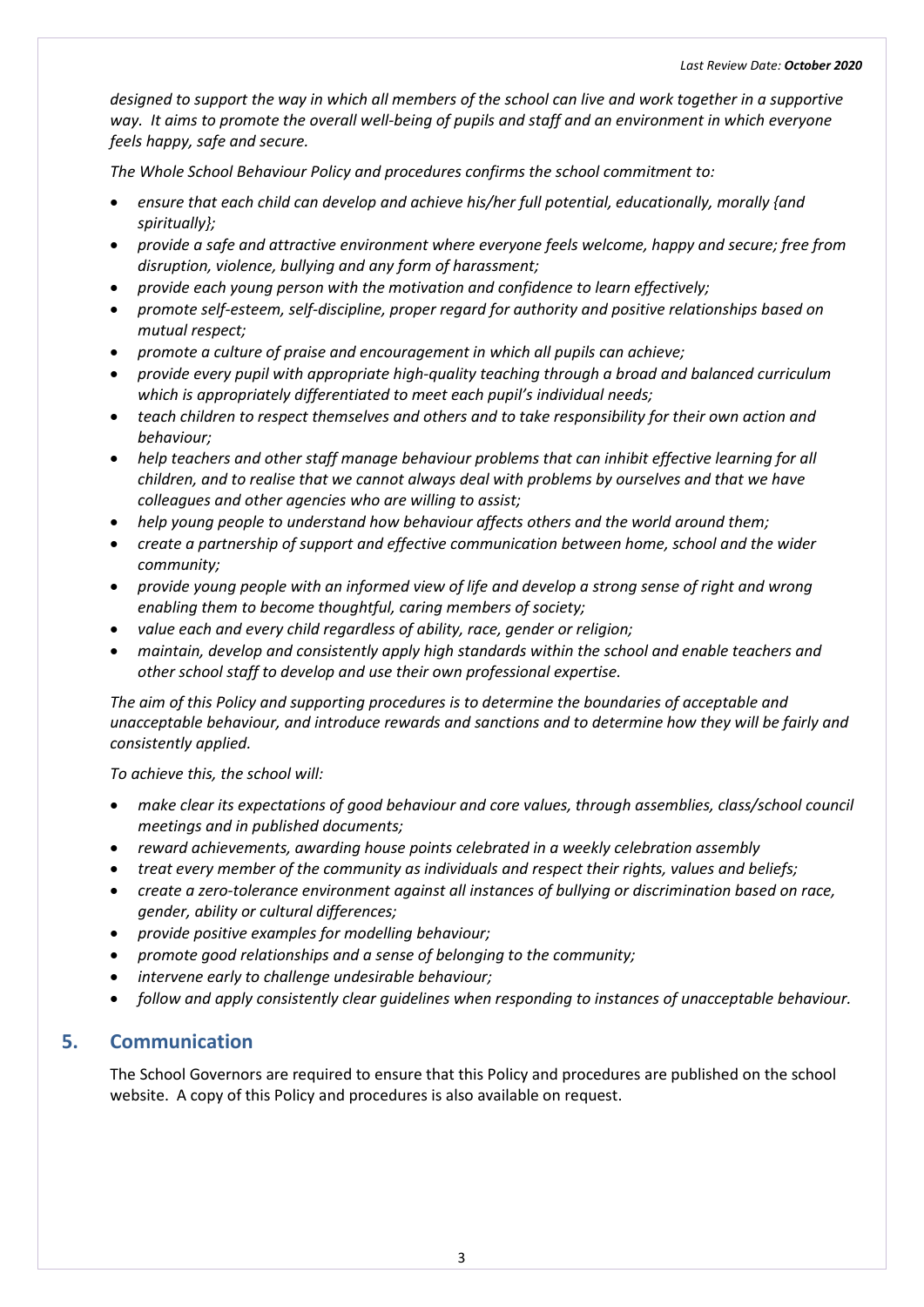# **PROCEDURES**

# <span id="page-8-1"></span><span id="page-8-0"></span>**1. Responsibilities**

The commitment of staff, pupils and parents is vital in developing a positive whole school ethos. The expectations of staff, pupils and parents are outlined below.

#### <span id="page-8-2"></span>**1.1 What Pupils Can Expect from Staff**

Pupils may expect staff and other adults in the school to:

- arrive at lessons on time:
- plan and deliver good to outstanding lessons which engage and motivate you to achieve;
- allocate sufficient time for each task;
- be enthusiastic and develop positive working relationships with you and your peers in their classes;
- celebrate the success of pupils in lessons, after school activities and assemblies;
- encourage all pupils to contribute to the work in hand;
- communicate both successes and concerns with parents;
- have a well organised room;
- mark or give feedback on work as soon as possible;
- set homework appropriate for the age and abilities of each pupil;
- treat you fairly;
- eliminate or control hazards which may cause you harm;
- use a range of non-verbal and verbal cues to encourage good behaviour and limit inappropriate behaviour;
- be approachable and listen to you at appropriate times;
- always take seriously any complaints of bullying or inappropriate behaviour reported to them;
- display your work;
- set high expectations, clear boundaries and regularly agree classroom and behaviour expectations;
- use rewards and, where necessary, sanctions consistently;
- model the behaviours you wish to see.

#### <span id="page-8-3"></span>**1.2 What Staff Can Expect from Pupils**

Staff may expect pupils to:

- arrive at lessons on time;
- enter the classrooms quietly;
- wear full school uniform correctly;
- sit where you are told to sit by the teacher or any other member of the school staff;
- follow classroom rules and procedures and not disrupt the learning of other pupils;
- follow instructions given by staff and other adults without arguing;
- listen attentively to the teacher who will explain the lesson, what you are going to do, why and how;
- put up your hand to indicate you wish to speak;
- use appropriate language;
- listen to others' ideas and work co-operatively;
- tell the truth and learn from your mistakes;
- care for the classroom and resources, respecting others' property;
- value other individuals and their contributions to lessons;
- lead by example creating a good role model for younger pupils in the school;
- accept responsibility for your behaviour;
- consider the needs of all the other people in the classroom;
- use ICT in accordance with school Online Safety Policy and procedures;
- be responsible when using online technologies and not compromise the professional integrity of staff or other adults in the school community;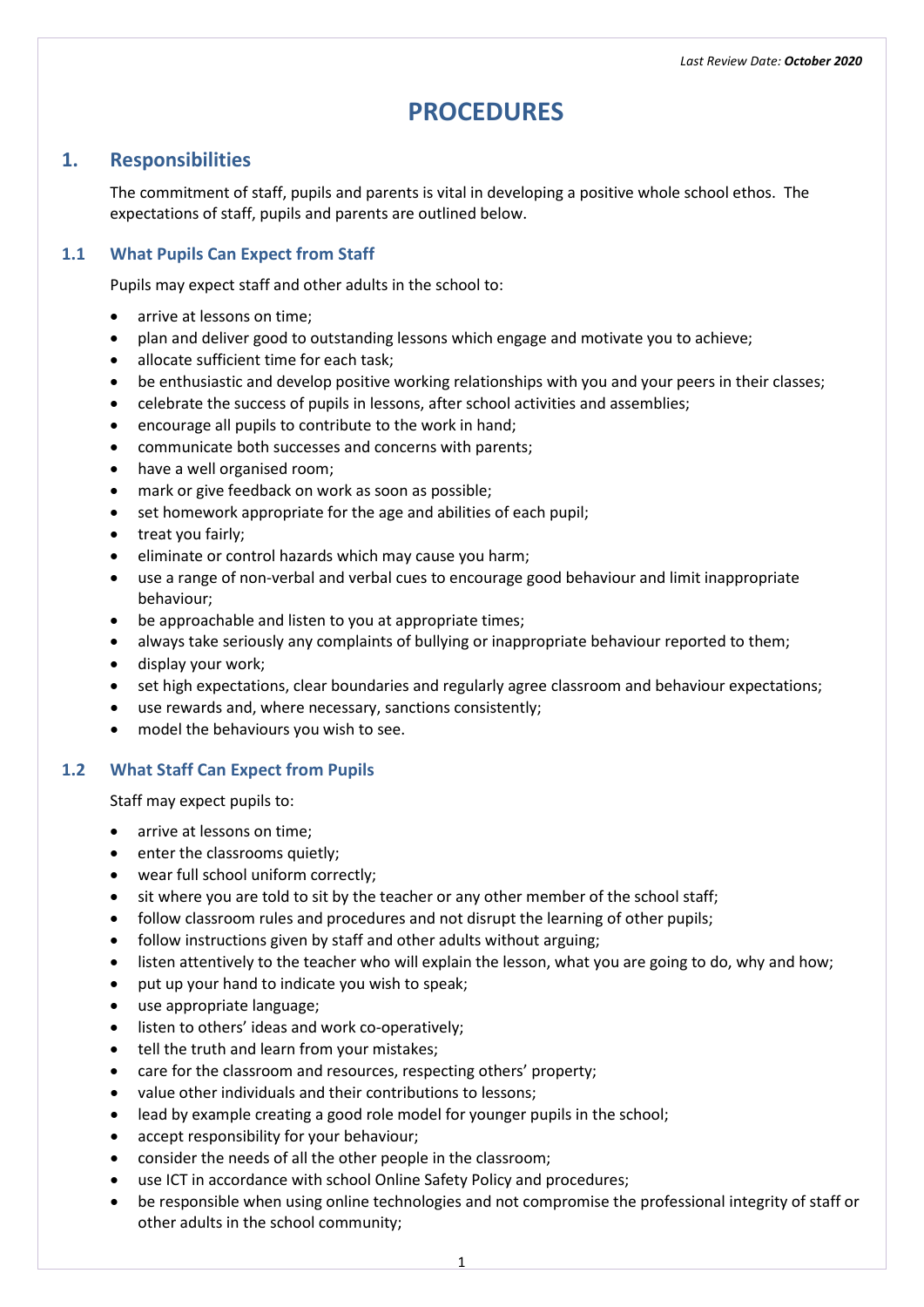- report to a teacher or other adult any bullying behaviour by others including bullying with the use of technology (cyber bullying);
- behave appropriately when outside school;
- be an ambassador for the school.

# <span id="page-9-0"></span>**1.3 What Staff Can Expect from their Colleagues**

Staff may expect colleagues and other adults in the school to:

- treat each other with respect;
- work and co-operate together for the overall good of the school community;
- respect each other's values and individual beliefs;
- treat all pupil and staff issues with the highest standards of confidentiality;
- offer support when appropriate;
- be aware of each other's job remit and respect its boundaries;
- use ICT appropriately and in accordance with the school's Online Safety Policy and procedures and staff acceptable use agreement;
- be aware of and consider the possible implications for the school, colleagues and themselves when posting on Social Network Sites;
- use on-line technology appropriately and not compromise the professional integrity of colleagues or other adults in the school community

# <span id="page-9-1"></span>**1.4 What Staff Can Expect from Parents**

Staff and other adults in the school may expect parents to:

- treat all staff and other adults with respect;
- treat other parents, pupils and visitors to the school with respect;
- behave responsibly whilst on school premises;
- report any incidents of bullying including cyber bullying as soon as they are discovered so that the issue can be dealt with promptly by school staff;
- ensure that their child arrives at school on time;
- ensure that their child is dressed appropriately, in school uniform with any necessary equipment e.g. p.e. kit;
- ensure that their child attends school regularly and contact the school in the event of an absence or lateness;
- encourage their child to achieve their very best in school;
- encourage their child to have high standards of behaviour in and out of school;
- support the school's Policies, strategies and guidelines for behaviour;
- work with school staff to help their child accept responsibility for their behaviour and actions;
- inform the school of any concerns or problems that may affect the child's work or behaviour;
- support their child's homework and other home-based learning activities;
- support the school in its use of rewards and sanctions;
- take some responsibility for the behaviour of their child;
- discuss any issues of concern with the class teacher or Head teacher in a calm and non-aggressive or threatening manner;
- refrain from smoking on the school premises or around entrances/exits, especially at busy times before and after school. This includes the use of e-cigarettes;
- refrain from using foul language in earshot of any young person at any time in or around the school premises;
- refrain from bringing dogs onto the school premises (regardless of their size or temperament) or stand with them close to the entrance gate at busy times before and after school;
- consider the implications of posting inappropriate or defamatory details on Social Network sites and the detrimental effect inappropriate comments can have on individuals and the school;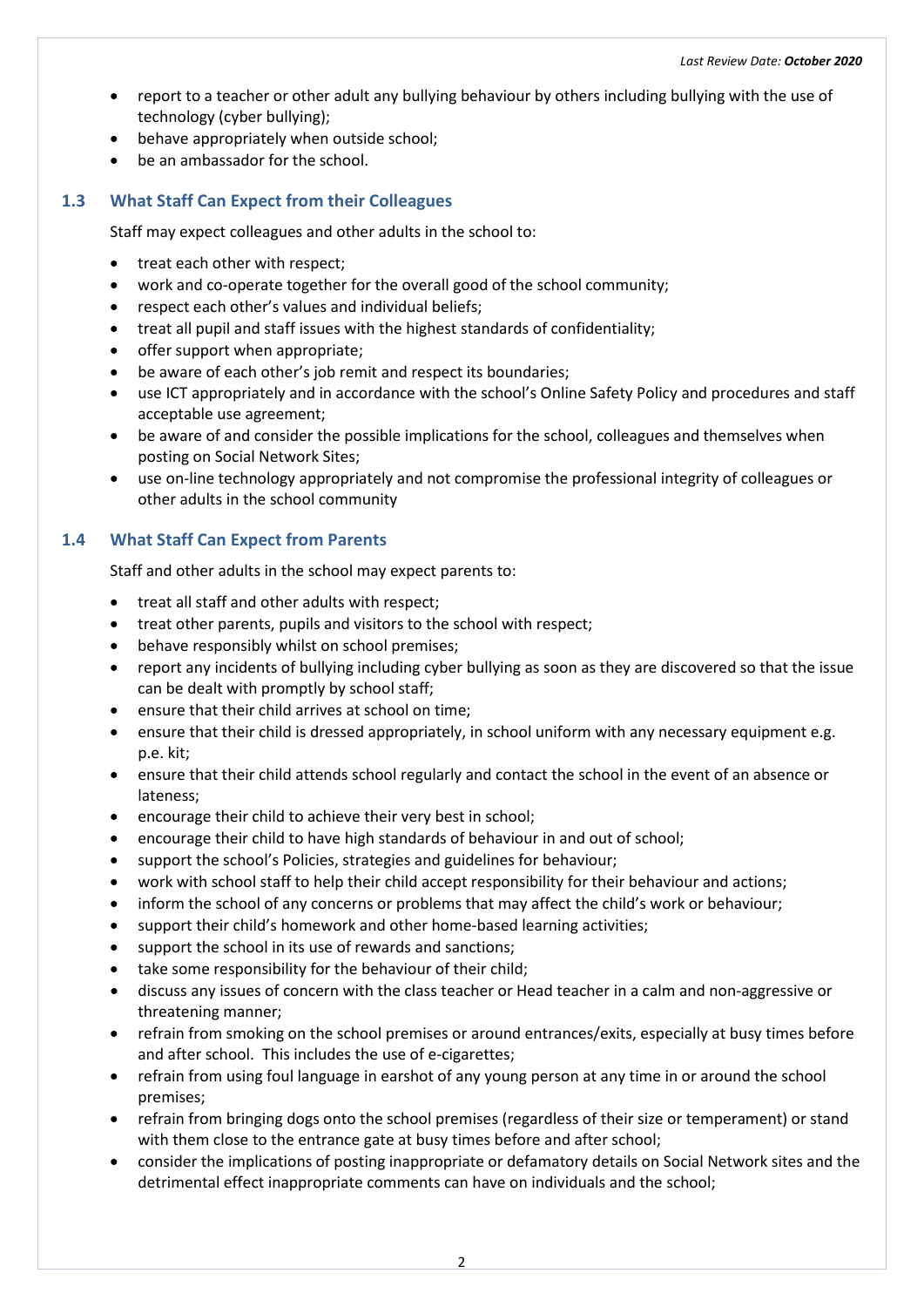- support the school's approach to online safety which includes not uploading or posting to the internet any pictures, video or text that could upset, offend or threaten the safety of any member of the school community or bring the school into disrepute;
- recognise the need for security and not create online media "on behalf" of the school without the Head teacher's express permission.

# <span id="page-10-0"></span>**1.5 What Parents can Expect from Staff and other adults in the School**

Parents may expect staff and other adults working in the school to:

- treat all adults with respect;
- set high standards of work and behaviour for all children in their care;
- encourage your child to always do their best;
- deal promptly with any incidents of bullying regardless of whether your child is seen as either the bully or the victim;
- impose sanctions consistently in accordance with this Policy and procedures;
- promote positive behaviour and reward such behaviour in accordance with this Policy and procedures;
- promote positive behaviour beyond the school gates and impose sanctions for inappropriate behaviour which reflects negatively on the school and its values;
- discuss your child's actions with them, give a warning and ensure that your child knows what the penalty will be should they continue to misbehave. All penalties will be carried out;
- provide a balanced curriculum to meet the needs of each child;
- keep you informed about general school matters, and your child's individual progress;
- let you know if there are any concerns about a child's work, attendance or behaviour;
- support the child's homework and other home-based learning activities;

# <span id="page-10-1"></span>**2. Celebrating Success**

At our school, we regularly celebrate the success of all pupils in a variety of ways as we recognise that focussing on success and positive outcomes is essential in developing a positive culture and ethos across the school. The many ways we celebrate success are listed below and will be reviewed by pupils, parents and staff during the academic year.

- *Verbal praise in class*
- *Written praise in marked work*
- *Sharing and celebrating success during lesson time – use of circle time for pupils to discuss their own behaviour related concerns*
- *Use of talk boxes in classes – contributions may be anonymous but discussed by the whole class*
- *Sharing and celebrating success in assemblies*
- *Merits/stickers awarded in lessons for homework, good classwork, being on time regularly, caring for others, helping others, being thoughtful or considerate etc.*
- *Certificates in assemblies which are awarded for a wide range of reasons such as exceptional work, improvement, kindness etc.*
- *Bronze, silver and gold certificates or prizes awarded for certain number of merits or stickers received*
- *Head teacher's award or certificate for outstanding achievement, progress, improvement, representing the school etc.*
- *Honorary trophies for outstanding pupils in specific disciplines*

#### <span id="page-10-2"></span>**2.1 Rewards**

- *Certificates for 100% attendance each term, wearing correct uniform, bringing correct equipment to classes, positive contributions to the class etc.*
- *Daily communication with parents (head on front gate)*
- *End of year visits or special event e.g. disco, party etc.*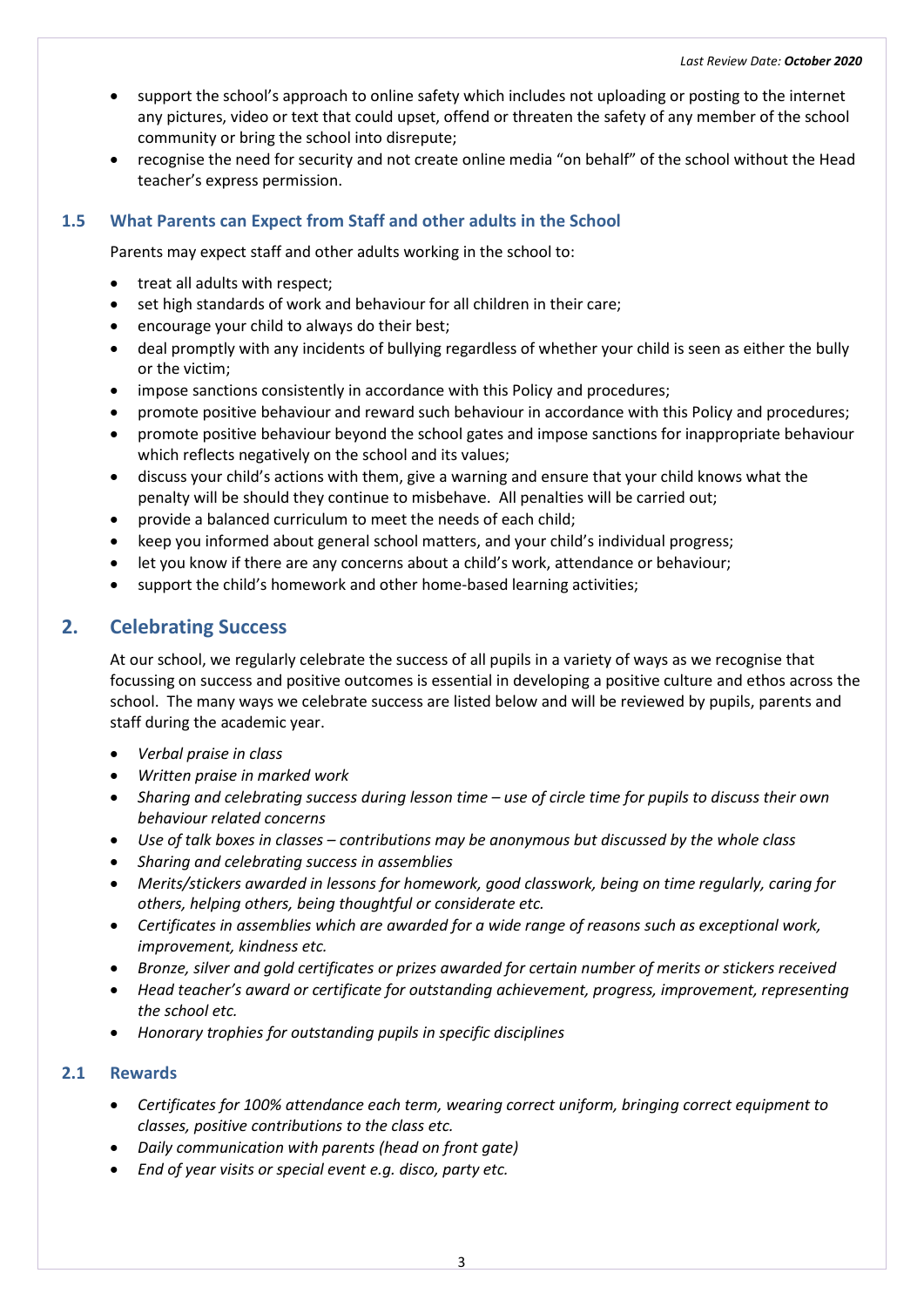# <span id="page-11-0"></span>**3. Sanctions and Consequences**

Although this school aims to focus on positives at all times, there may be occasions when a pupil exhibits unacceptable or inappropriate behaviour.

We want pupils to take responsibility for their behaviour and will encourage pupils to do this through restorative justice approaches which enable pupils to reflect on their behaviour and to make amends. This process does not, however, replace consequences. At our school, we know that consistency is essential for pupils to understand what is expected of them and to avoid mixed messages. It is vital that children learn early on in life that there are always consequences for poor and unacceptable behaviour which undermine the positive atmosphere of our school community.

*Level One – leading to Warning or detention if behaviour continues*

- *Low level disruption in class*
- *Use of mobile phone in class – item may be confiscated*
- *Wearing jewellery in contravention of school rules – item may be confiscated*
- *Calling out*
- *Chewing/eating in class*
- *Passing notes*
- *Using electronic music devices – item may be confiscated*
- *Misuse of practical equipment*
- *Consistently off-task*
- *Late to lessons*
- *Graffiti on books, equipment or furniture*
- *Out of school uniform*
- *No equipment*
- *Littering*

*Level Two – leading to after school detention, parental involvement*

- *Repeated refusal to follow instructions*
- *Repeated disruption to learning*
- *Use of inappropriate language*
- *Walking out of lesson without permission*
- *Failing to attend a break or lunchtime detention*
- *Undermining/personal/discriminatory comments directed at staff*
- *Repeated personal or discriminatory comments directed at other pupils*
- *Selling food or drinks to others for personal gain*
- *Inappropriate behaviour outside of school which brings the school into disrepute or reflects badly on the school image and values*

*Level Three – leading to internal exclusion or fixed term exclusion*

- *Direct swearing at a member of staff*
- *Violence or intimidation directed at any member of the school community or the wider community*
- *Out of control behaviour*
- *Failure to report to after school detention*
- *Failure to report to a senior member of staff when sent out of lessons*
- *Bullying or intimidation directed at any member of the school community regardless of whether this takes place during or out of school hours*
- *Smoking anywhere on school premises*
- *Drinking alcohol on school premises*
- *Drug use on school premises*
- *Arriving at school appearing to be under the influence of alcohol or drugs*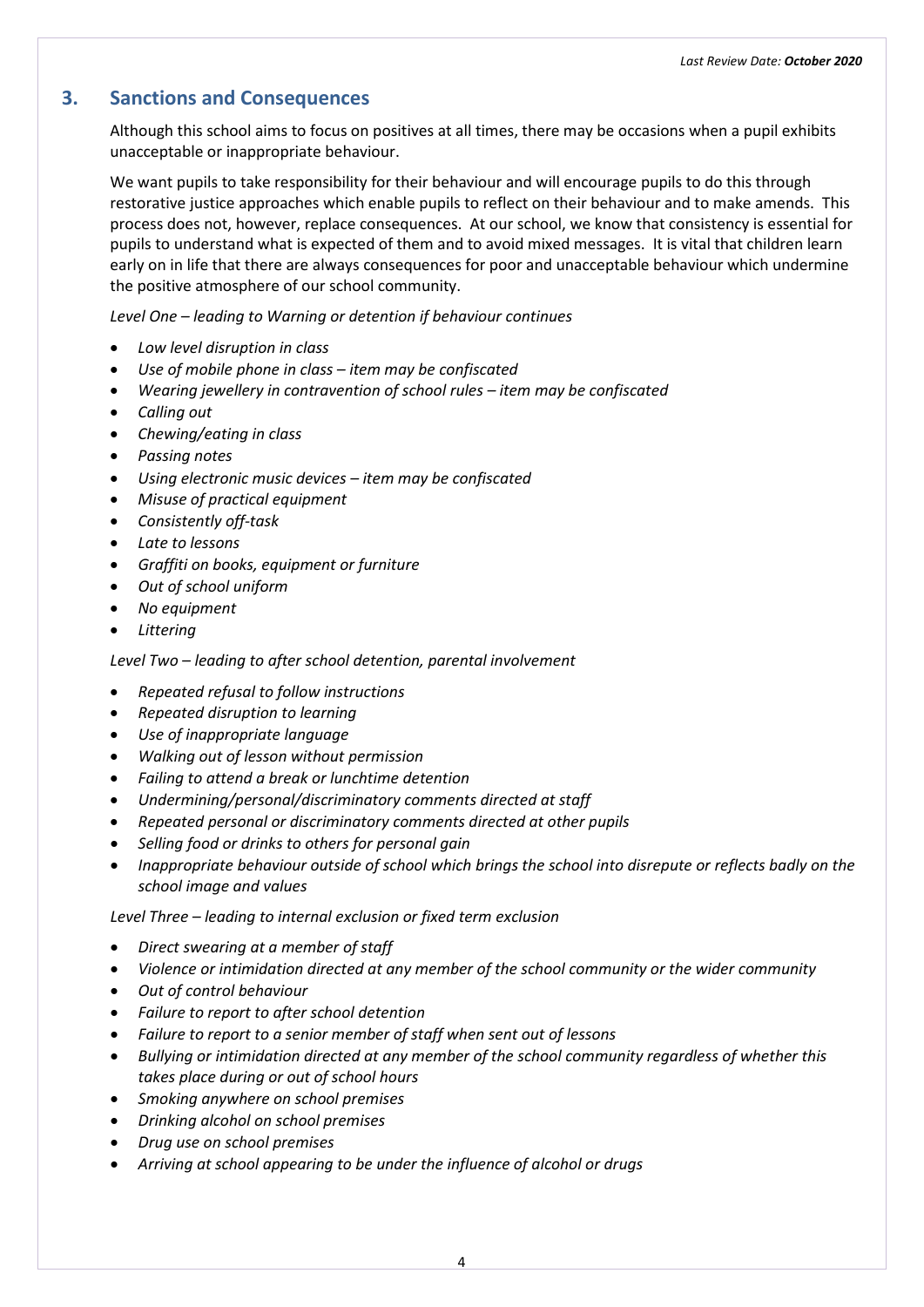#### <span id="page-12-0"></span>**3.1 Restorative Justice/Reflection on Actions**

Restorative justice is a process which restores relationships where there have been problems. It is an opportunity for both sides to explain what happened and to try and come up with a solution. Where there has been an issue the individuals involved will meet with a mediator who will ask them three main questions:

- What happened?
- Who else has been affected by this?
- What can be done to prevent this happening again?

The questions have been designed so that both sides have an opportunity to hear the situation from each other. It enables them to think about how this may have affected the other person but also the other pupils and their learning. By doing this and coming up with solutions it encourages both parties to take responsibility for their actions and make them aware of the impact they are having on others. It is also very helpful to hear the other side of the story and really appreciate why others may be upset.

Restorative justice works extremely well if there has been a repeated problem for a pupil and member of staff. This is because it gives them an opportunity to air their differences, appreciate how the other feels, and move on in a positive light, always with the aim to solve the problem, move on and prevent the same situation arising again.

Restorative justice also works very well when pupils fall out with each other, allowing them to see the impact of their actions, apologise if necessary and put it behind them.

Meetings are always held in a neutral place with a mediator who is not involved. The mediator's job is to keep everyone calm and civil and help those involved to move forward to restore the relationship.

Reflection on actions is normally used to allow the individual to reflect on their behaviour and to allow the pupil to decide for themselves why their behaviour was inappropriate and how it might have affected others in the school. Pupils are generally asked to write down their reasons for the behaviour and how that behaviour could be improved or what alternatives to the inappropriate behaviour might have been possible if the same circumstances arise again.

#### <span id="page-12-1"></span>**3.2 Sanctions and Disciplinary Action**

There is a clearly defined process for issuing sanctions in this school. Where possible pupils are issued with a warning to enable them to rectify their behaviour though there are times when the nature of the behaviour does not warrant a warning as it is so serious. The school uses a wide range of consequences for poor behaviour which are outlined in more detail below.

#### <span id="page-12-2"></span>*Pupil Behaviour record*

Where the pupil does not respond to warnings, behaviour can be logged centrally on the ScholarPack system. When the pupil receives high numbers of these, they can trigger parent involvement and/or after school detentions.

#### <span id="page-12-3"></span>*Screening, Searching and Confiscation*

The school follows Government advice when confiscating items from pupils which is outlined in their document "Screening, Searching and Confiscation – Advice for Head teachers, Staff and Governing Bodies – February 2014 (A copy of this document is available from the school on request or to download from the Gov.uk Website).

The following items are what are termed 'Prohibited Items' and their presence on school premises or if found on an individual pupil will lead to the highest sanctions and consequences:

- Knives
- Firearms/weapons
- Illegal drugs
- Alcohol
- Fireworks
- Tobacco and cigarette papers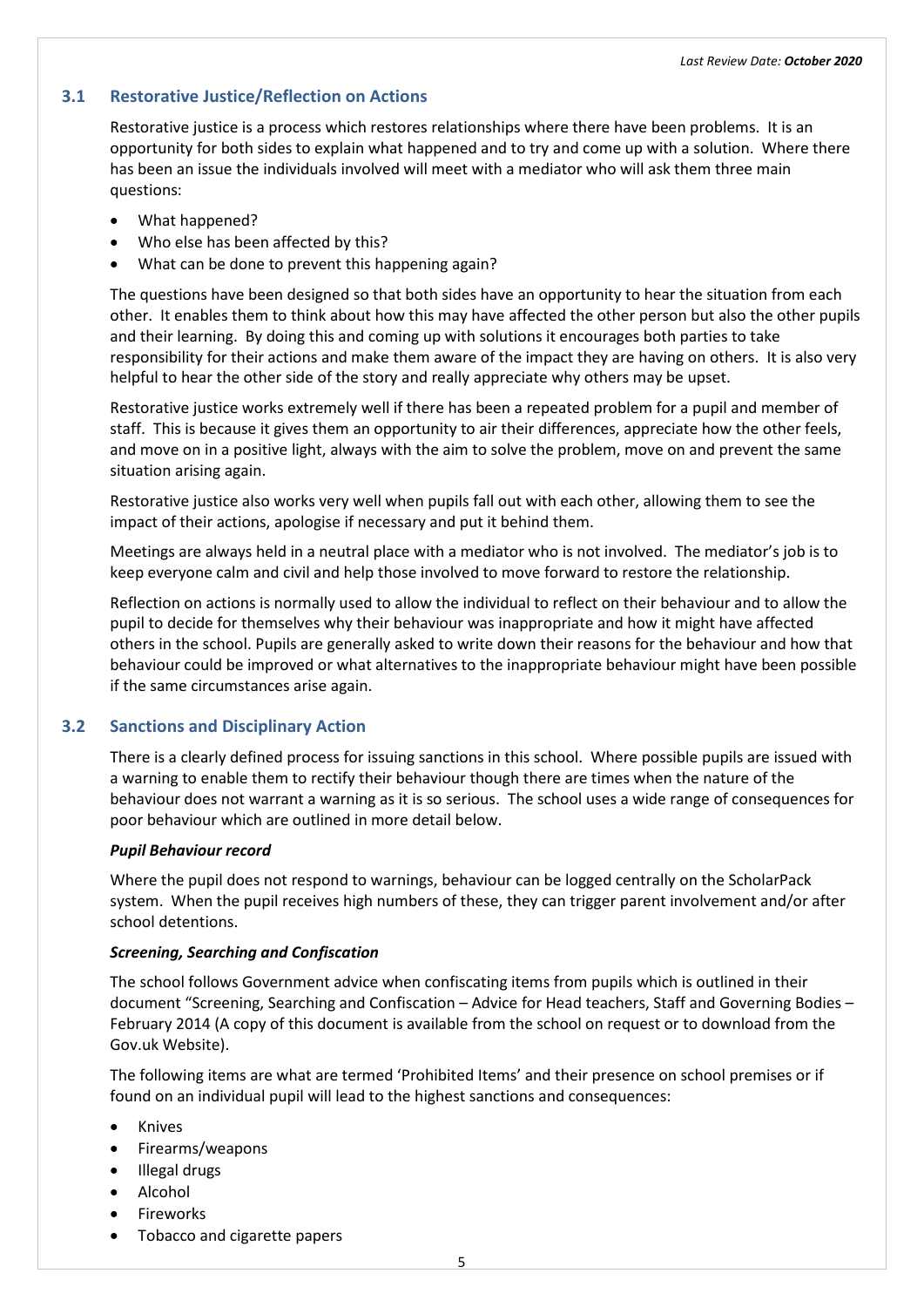- Pornographic or unsuitable images
- Stolen items
- Any article that the member of staff (or other authorised person) reasonably suspects has been, or is likely to be, used:

i) to commit an offence,

ii) to cause personal injury to, or damage to the property of, any person (including the pupil)

Head teachers and authorised staff can also search (with the permission of the pupil) for any item banned by the school rules which has been identified in the rules as an item which may be searched for.

The following are items which are banned by the school under the school rules: Mobile phones used in class

- Digital media devices or similar used in class
- Jewellery not in accordance with the School Uniform Policy
- Lighters or matches

The school will confiscate any electronic items being used inappropriately on the premises such as mobile phones, digital media devices etc. Pupils can bring these to school on the understanding that they remain switched off and in bags during lessons and other directed time.

Staff in this school have the right to confiscate, search and ultimately delete any media which they "reasonably suspect" is being used to bully or otherwise cause an individual harm. Depending on the seriousness of the media, information may also be reported to the Police.

Pupils wearing any accessories or jewellery which do not follow the School Uniform Policy can expect to have these items confiscated. Any confiscated items will be logged and made available for collection at the end of the school day. Where a pupil repeatedly flouts the rules, they may be asked to hand in items at the beginning of each day to reduce unnecessary time wasting for teachers. For repeated offences of this nature, parents will be asked to collect confiscated items. Where items are not collected, the school will dispose of them at the end of each term.

Pupils found with tobacco and/or cigarette papers will have these confiscated and destroyed whether they are found to be smoking or not. They will also be issued with a sanction for bringing tobacco on to school premises. Pupils will also receive sanctions for smoking near the school and on their way to and from school.

Staff have the power to search pupils with their consent for any item banned under the school rules. This includes searching lockers and bags. A condition of having a locker in this school is that it may be searched where there is a suspicion that prohibited or banned items are being held within it and reasonable grounds for the search have been established.

Where items are 'prohibited' as outlined above, these will not be returned to pupils and will be disposed of by the school according to the DfE advice and statutory guidance 'Screening, Searching and Confiscation – Advice for Head teachers, staff and Governing Bodies'. Pupils must not bring any of the items listed above on to school premises. The school will automatically confiscate any of the 'prohibited' items and staff have the power to search pupils **without** their consent for such items. There will be severe penalties for pupils found to have 'prohibited' items in school. In certain circumstances, this may lead to permanent exclusion.

#### <span id="page-13-0"></span>*Removal from Class*

Where a pupil fails to respond to repeated warnings and reminders to improve an aspect of behaviour which disrupts the learning of others, they can be removed from class and sent to Senior Manager/Head of Year/Head teacher. In such circumstances, the pupil will automatically receive a detention/miss playtime. Pupils may also be removed from class for more serious misconduct without the use of warnings.

#### <span id="page-13-1"></span>*Detention*

After school detentions can be used when a pupil receives a high number of warnings. Staff may also issue their own break and lunchtime detentions to resolve inappropriate behaviour from pupils. During detentions pupils are set relevant academic work or given the opportunity to reflect on an aspect of their behaviour. Detentions are also issued where a child fails to complete homework despite a second chance to hand work in late. During homework detention, pupils complete the outstanding piece(s) of homework.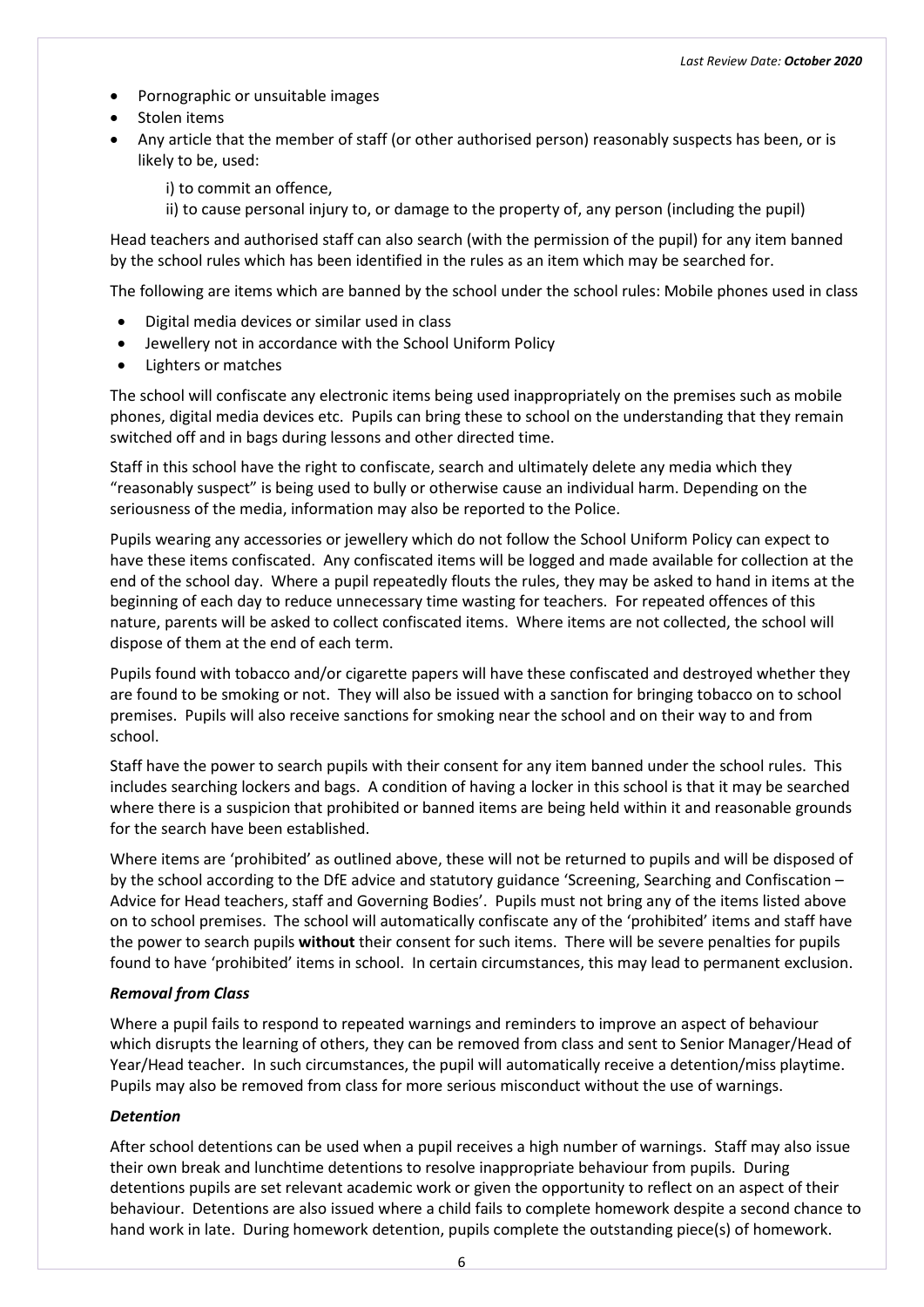#### *Last Review Date: October 2020*

The Education and Inspections Act 2006 (amended by the Education Act 2011) determines that schools can issue detentions outside school hours **without parental consent** although consideration should be given to whether the parents ought to be informed of the detention. In many cases, it will be necessary to do so, but this will depend on the circumstances. For instance, notice may not be necessary for a short after school detention where the pupil can get home safely; and whether suitable travel arrangements can be made by the parent for the pupil. It does not matter if making these arrangements is inconvenient for the parent.

Detention may be given at the following times:

• any school day where the pupil does not have permission to be absent;

The Head teacher will decide which members of staff can put pupils in detention.

#### <span id="page-14-0"></span>*Other examples of sanctions*

- Verbal warning
- Moved seat or place to sit by an adult / or to work on your own.
- KS2 Detention / KS1 Missed playtime
- Time out in another class completing work in another class this will be in parallel class or class above or below or to Key Stage Leader's classroom.
- Time out with senior staff. This will usually be for the remainder of the morning, lunchtime or afternoon session.

#### <span id="page-14-1"></span>*Fixed Term Exclusion*

We will endeavour to avoid exclusion from school at all costs. A decision to exclude a pupil for a fixed period is taken only in response to very serious breaches of the school's Whole School Behaviour Policy and procedures, including persistent disruptive behaviour, where these are not serious enough to warrant permanent exclusion and lesser sanctions such as detention are considered inappropriate. Reference will be made to DfE guidance 'Exclusion from maintained schools, Academies and pupil referral units in England' – July 2017.

#### <span id="page-14-2"></span>*Permanent Exclusion*

A decision to exclude a pupil **permanently** will be taken only:

- a) in response to serious breaches of the school's Whole School Behaviour Policy and procedures; and
- b) if allowing the pupil to remain in school would seriously harm the education or welfare of the pupil or others in the school

A decision to exclude a pupil **permanently** is a serious one and will only be taken where the basic facts have been clearly established on the balance of probabilities and considering all the circumstances, the evidence available and the need to balance the interests of the pupil against those of the whole school community. It will usually be the final step in a process for dealing with disciplinary offences following a wide range of other strategies which have been tried without success. It is an acknowledgement by the school that it has exhausted all available strategies for dealing with the pupil and will normally be used as a last resort.

There will, however, be exceptional circumstances where, in the Head teacher/Principal's judgement, it is appropriate to permanently exclude a pupil for a first or 'one-off' offence.

#### <span id="page-14-3"></span>*Exclusions - The Right of Appeal and Legal Duties*

Depending on the type of exclusion, in most cases, parents have the right to make representations to the governing body (or discipline committee). In all cases of permanent exclusion, parents have the additional right to appeal to an independent appeal panel.

The school has a duty to provide suitable full-time education for the excluded pupil from the sixth school day of any fixed period of exclusion of more than five consecutive school days. Local Authorities are under a duty to provide suitable full-time education from the sixth school day of a permanent exclusion.

#### <span id="page-14-4"></span>*Home School Agreements*

There is no statutory requirement to have, or to ask parents to sign, a Home School Agreement that outlines the responsibilities of the parent and the school; including those around behaviour and attendance.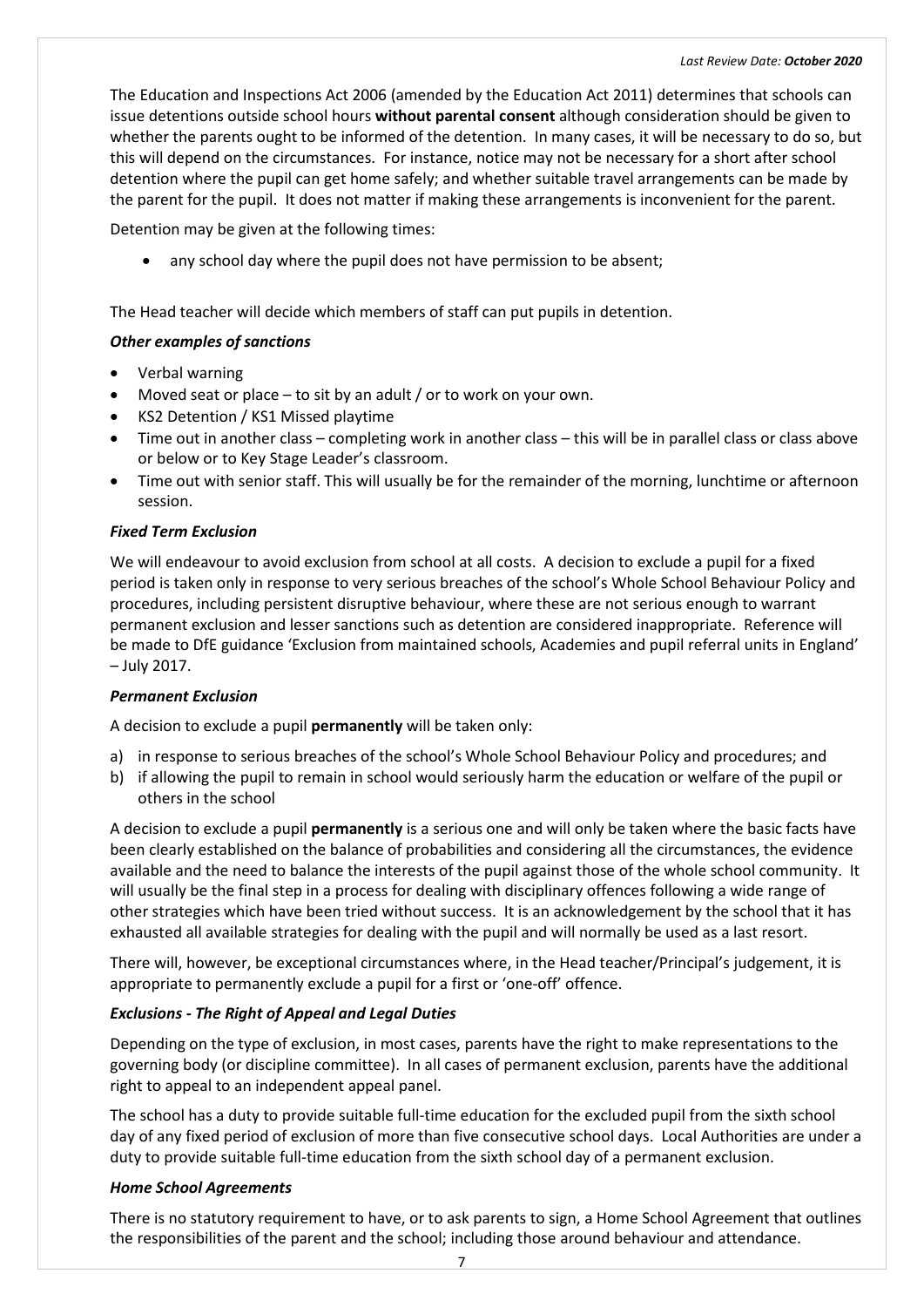On balance, and in order to continue to foster parental relationships, we have decided to continue with the home-school agreement which should be signed and returned to the school.

# <span id="page-15-0"></span>**4. Attendance and Punctuality**

The school is required by law to keep a record of pupil attendance. In an emergency, such as a fire, it is essential that we have an accurate record of who is in school. Good attendance and punctuality are essential for good learning. They are also essential skills for later life. Pupils who are late and are recorded as late on a regular basis are asked to attend a meeting with their parents and the Headteacher and possibly a governor.

If pupils are late or do not attend:

- Parent should telephone the school in the morning on the first day of their child's absence.
- Any absence needs to be explained, on return to school, by a letter or phone call from parent.
- Parent should contact the school again if an absence is more than three days. If they do not do so, the school will make attempts to contact them. In some circumstances, this may also involve a home visit.

On return to school, it is the pupil's responsibility to seek advice on completing any work missed. If a pupil is late to class he/she must catch up on work missed.

Serious lapses in punctuality may lead staff to refer the matter to the Headteacher.

We strongly discourage parents from taking their children out of school for holidays or family outings during the school term. The Head teacher is no longer able to grant any leave of absence during term time unless there are 'exceptional' circumstances. Absences taken without the authorisation of the Head teacher will be recorded as 'unauthorised'.

# <span id="page-15-1"></span>**5. Homework**

Pupils should always write homework in their planner and include the deadline by which the work must be handed in. Parents should sign the planner each week to show that they have seen it. Parents are encouraged to contact the school if it appears that homework is not being set. All homework must be completed by the due deadline. Pupils are encouraged to plan their homework and coursework. The school does provide advice on study skills to help in this respect.

Homework should be dated and well presented. If it is finished within the recommended time, reading and extra revision can be completed.

If homework is not completed:

- parents may use the Pupil/Student Planner to write an explanation if there is a good reason why a child was unable to complete their homework
- the teacher should be told before or at the beginning of the lesson
- the teacher may record non-completion of work in the Pupil/Student Planner so that parents may see it
- <span id="page-15-2"></span>• the teacher may keep the pupil in an informal detention at break or lunchtime to complete the work. Missing this informal detention and or not producing homework at the second opportunity will result in a formal lunchtime detention.

# **6. Pupil Conduct and Misbehaviour Outside the School Premises**

#### <span id="page-15-3"></span>**6.1 What the Law Allows**

Teachers have a statutory power to discipline pupils for misbehaving outside of the school premises. Section 89(5) of the Education and Inspections Act 2006 gives Head teachers a specific statutory power to regulate pupils' behaviour in these circumstances "to such extent as is reasonable."

Subject to the school's Behaviour Policy and procedures, the teacher may discipline a pupil for:

- any misbehaviour when the child is:
	- $\triangleright$  taking part in any school-organised or school-related activity; or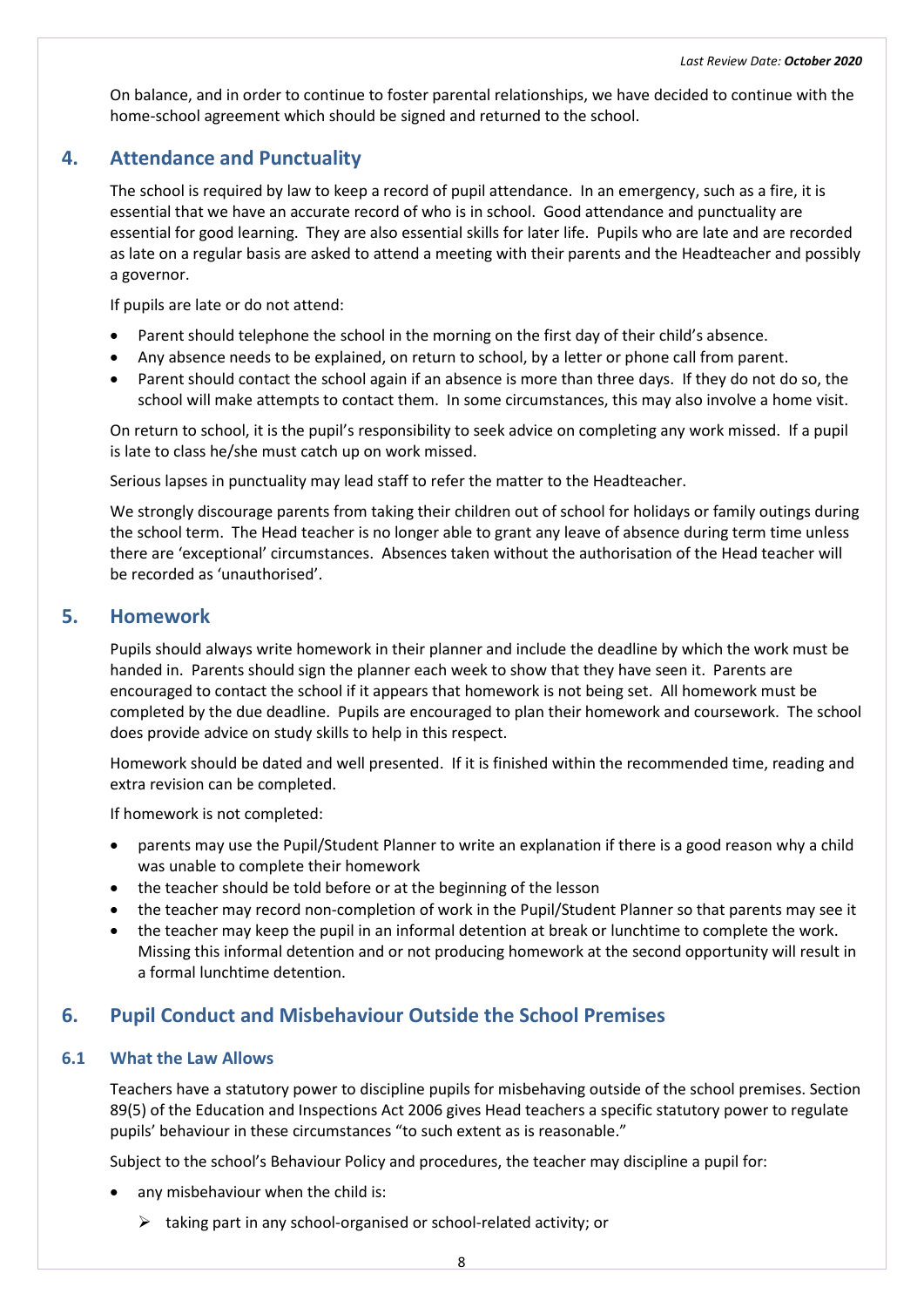- $\triangleright$  travelling to or from school; or
- $\triangleright$  wearing the school uniform; or
- $\triangleright$  in some other way identifiable as a pupil at the school.
- or misbehaviour at any time, whether or not the conditions above apply, that:
	- $\triangleright$  could have repercussions for the orderly running of the school; or
	- $\triangleright$  poses a threat to another pupil or member of the public; or
	- $\triangleright$  could adversely affect the reputation of the school.

#### <span id="page-16-0"></span>**6.2 Out of School Behaviour**

This school is committed to ensuring our pupils act as positive ambassadors for us. Taking the above into account, we expect the following:

- good order on all transport (including public transport) to and from school, educational visits or other placements such as work experience or college courses.
- good behaviour on the way to and from school.
- positive behaviour which does not threaten the health, safety or welfare of our pupils, staff, volunteers or members of the public.
- reassurance to members of the public about school care and control over pupils to protect the reputation of the school.
- protection for individual staff and pupils from harmful conduct by pupils of the school when not on the school site.

The same behaviour expectations for pupils on the school premises apply to off-site behaviour.

#### <span id="page-16-1"></span>**6.3 Sanctions and Disciplinary Action – Off-site Behaviour**

Sanctions may be given for poor behaviour off the school premises which undermines any of the above expectations and regardless of whether or not it is an activity supervised directly by school staff. Sanctions may be in the form of detention, fixed term exclusion or in very serious cases, permanent exclusion. In issuing sanctions, the following will be considered:

- The severity of the misbehaviour.
- The extent to which the reputation of the school has been affected.
- Whether pupils were directly identifiable as being members of the school.
- The extent to which the behaviour in question could have repercussions for the orderly running of the school and/or might pose a threat to another pupil or member of staff (e.g. bullying another pupil or insulting a member of staff).
- Whether the misbehaviour was whilst the pupil was on work experience, taking part in a course as part of a school programme, participating in a sports event (and in any situation where the pupil is acting as an ambassador for the school) which might affect the chances or opportunities being offered to other pupils in the future.

#### <span id="page-16-2"></span>**6.4 Pupil Support**

We aim to support all our pupils to ensure that every child succeeds during their time at the School. Where it becomes clear that a child is having on-going difficulties in managing their behaviour, there are a wide range of strategies which are used to support pupils.

- Monitoring report cards with targets to promote success in lessons
- Increased communication between home and school
- Individual support plans
- Support from the Inclusion Support Team which consists of the SENCo (Special Educational Needs Coordinator), teaching assistants, school mentor, inclusion support manager, home school liaison officer, work related learning co-ordinator etc.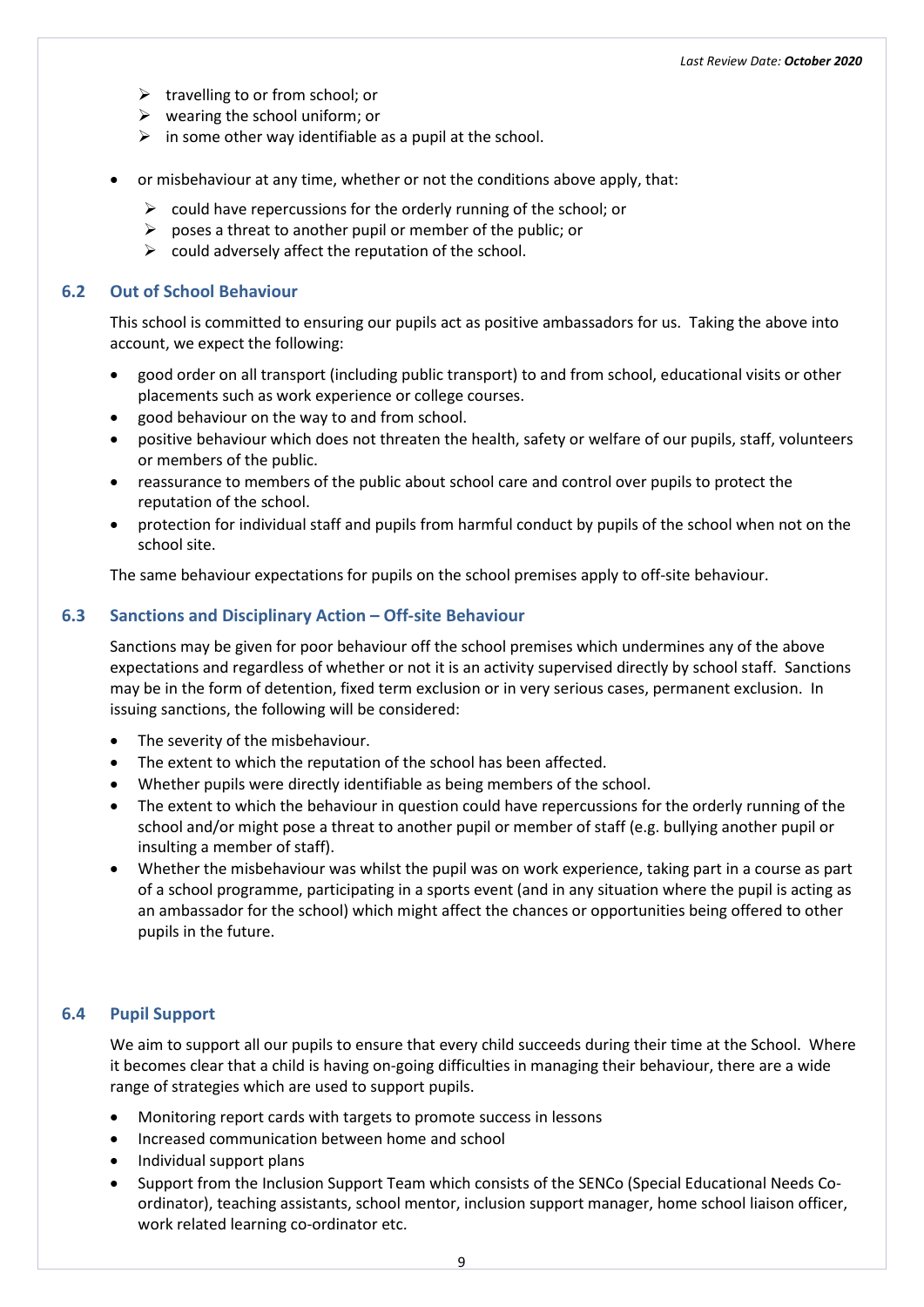- Small group work or 1:1 support in self-esteem, emotional literacy, anger management, nurture group sessions etc.
- Additional English or maths support where this is identified as a barrier to learning and impacts on the child's behaviour
- Alternative curriculum provision
- Reduced timetable
- Referral to outside agencies such as Educational Psychologist, Mental Health Worker, Behaviour Specialists etc.

# <span id="page-17-0"></span>**7. The Use of Reasonable Force**

To maintain the safety and welfare of our pupils, it may sometimes be necessary to use reasonable force on a pupil, as permitted by law.

The Governing Body have taken account of advice provided by the DfE - *Use of reasonable force: advice for head teachers, staff and governing bodies* and the school's public sector equality duty set out in section 149 of the Equality Act 2010.

Force is generally used for two different purposes, either to control pupils or to restrain them. Control can mean either passive contact (standing between two pupils or blocking a pupil's path) or active physical contact (leading a pupil by the hand or arm, ushering a pupil away by placing a hand in the centre of the back).

All members of school staff have a legal power to use reasonable force. This power also applies to people whom the Head teacher has temporarily put in charge of pupils such as unpaid volunteers or parents accompanying pupils on a school organised visit.

Any use of force by staff will be reasonable, lawful and proportionate to the circumstances of the incident and the seriousness of the behaviour (or the consequences it is intended to prevent). Reasonable force will be used only when immediately necessary and for the minimum time necessary to achieve the desired result and to prevent a pupil from doing or continuing to do any of the following:

- committing a criminal offence
- injuring themselves or others
- causing damage to property, including their own
- engaging in any behaviour prejudicial to good order and discipline at the school or among any of its pupils, whether that behaviour occurs in a classroom or elsewhere.

Force will **never** be used as a punishment.

Whether it is reasonable to use force and to what degree, also depends on the age and understanding of the pupil and whether they have Special Educational Needs or disabilities. Medical advice will always be sought about the safest way to hold pupils with specific health needs, special educational needs and disabilities.

#### <span id="page-17-1"></span>**7.1 Action as a result of Self-defence or in an Emergency**

All staff including teaching assistants, lunchtime supervisors, admin staff and the site management have the right to defend themselves from attack, providing they do not use a disproportionate degree of force to do so. Similarly, in an emergency, if for example, a pupil was at immediate risk of injury or at the point of inflicting injury on someone else, any member of staff is entitled to intervene. A volunteer helping in school would not be expected to work with a child who is known to need physical restraint as indicated in their Behaviour Management Plan.

#### <span id="page-17-2"></span>**7.2 Circumstances in which reasonable force might be used**

Circumstances in which reasonable force might be used include the following:

- Pupils found fighting will be physically separated.
- Pupils who refuse to leave a room when instructed to do so may be physically removed.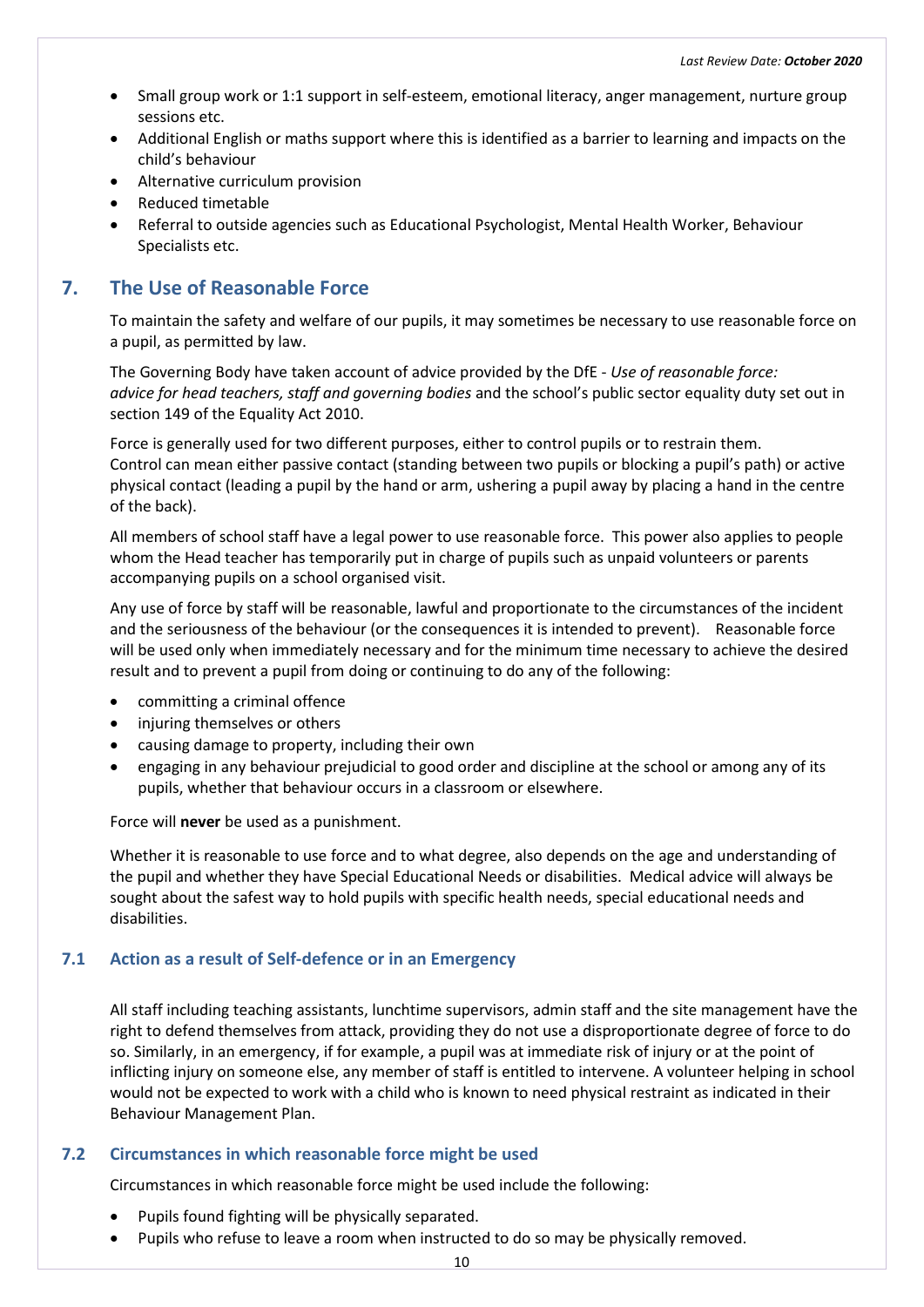- Pupils who behave in a way which disrupts a school event or a school trip or visit may be physically removed from the situation.
- Restraint may be used to prevent a pupil leaving a classroom where allowing him or her to do so would risk their safety or lead to disruptive behaviour. This may also include leading a pupil by the arm out of a classroom.
- Pupils at risk of harming themselves or others through physical outbursts will be physically restrained.
- To prevent a pupil from attacking a member of staff or another pupil.
- To prevent a pupil causing injury or damage by accident, by rough play, or by misuse of dangerous materials or an object.

#### <span id="page-18-0"></span>**7.3 Power to Use Reasonable Force when Searching Without Consent**

In addition to the general power to use reasonable force, the Head teacher and authorised staff can use such force as is reasonable given the circumstances to conduct a search for 'prohibited items'. See Section 3.2 above.

#### <span id="page-18-1"></span>**7.4 Unreasonable Force**

The type of force which will never be acceptable in our school includes:

- holding round the neck or any other hold that might restrict breathing;
- kicking, slapping or punching;
- forcing limbs against joints (e.g. arm locks);
- tripping or holding by the hair or ear;
- holding face down on the ground.

#### <span id="page-18-2"></span>**7.5 Staff training**

All members of staff will receive training about the use of reasonable force appropriate to their role to enable them to carry out their responsibilities. This will include training on any restraint techniques which must not be used because they are known to present an unacceptable risk when used on children and young people. Some staff will receive additional training on the appropriate techniques which may be used to physically restrain pupils. The training will be to an approved nationally acceptable level and will be regularly refreshed.

#### <span id="page-18-3"></span>**7.6 Behaviour Management Plans**

A pupil with a known challenging behaviour, a medical condition which affects behaviour patterns or who has special educational needs may be the subject of a Behaviour Management Plan. This Plan sets out specific ways in which the behaviour is controlled whilst on school premises and during any off-site visit. It may also include details on managing the pupil's behaviour whilst travelling to school on organised homeschool transport.

In such circumstances, parents will always be made aware of their child's Behaviour Management Plan and will be asked to contribute to the content and control measures implemented in an attempt to apply consistency of sanctions and rewards both in school and at home. Wherever possible and appropriate, the child concerned will also be involved in creating the Behaviour Management Plan.

#### <span id="page-18-4"></span>**7.7 Informing Parents when Reasonable Force has been used**

In accordance with current good practice, the school will speak to parents about serious incidents involving the use of force and will record such serious incidents.

In making a decision about informing parents, the following will be considered:

- the pupil's behaviour and level of risk presented at the time of the incident;
- the degree of force used:
- the effect on the pupil or member of staff concerned; and
- the child's age.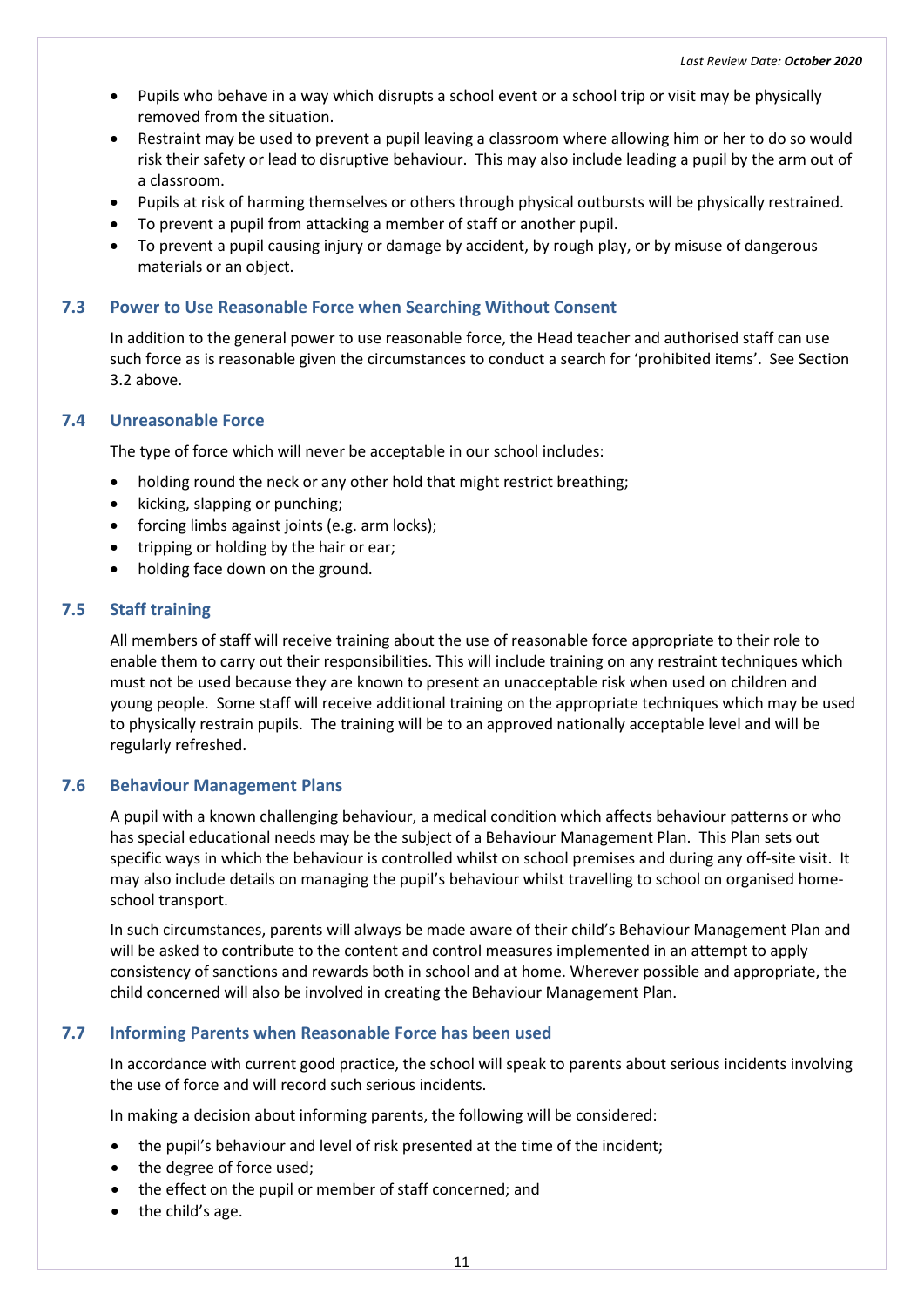All incidents when 'physical restraint' as opposed to 'physical control' is used will be recorded as soon as possible and details passed on to the Head teacher (or deputy in the absence of the Head teacher) who will follow up the incident where necessary. The following must be recorded:

- all incidents where unreasonable use of force is used;
- any incident where substantial force has been used e.g. physically pushing a pupil out of a room;
- use of restraint;
- an incident where a pupil is distressed though clearly not overreacting.

The following criteria will be used when considering the need for recording:

- (a) Did the incident cause injury or distress to a member of staff or pupil?
- (b) Even though there was no apparent injury or distress, was the incident sufficiently serious in its own right? Any use of restrictive holds, for example, fall into this category;
- (c) Did the incident justify force? This is particularly relevant where the judgement is finely balanced;
- (d) Does recording it help to identify and analyse patterns of pupil behaviour?

If the answer to any of the questions is 'yes', a written record should be made and held in a secure central location or recorded in the bound Record of Physical Intervention book (blue) and all other notes taken at the time are to be kept.

In all instances of the use of physical restraint, parents will be informed the same day, by phone and in writing, and invited into the school to discuss the incident unless to do so would result in significant harm to the pupil, in which case, the incident will be reported to the Cumbria Safeguarding Hub by the Head teacher/DSL.

All injuries will be reported and recorded in accordance with school procedures.

#### <span id="page-19-0"></span>**7.8 Post Incident Support**

Serious incidents can create upset and stress for all concerned. After the incident ends it is important to ensure any staff and pupils involved are given first aid treatment for any injuries. Emotional support may also be necessary. Where required, immediate action will be taken to access medical help for any injuries that go beyond basic first aid. The school will then decide about how and when to contact the parents of the pupil to engage them in discussing the incident and setting out subsequent actions. After the incident, the Head teacher and/or other staff will:

- (a) ensure the incident has been recorded;
- (b) decide whether multi-agency partners need to be engaged and, if so, which partners;
- (c) hold the pupil to account so that he or she recognises the harm caused or which might have been caused. This may involve the child having the chance to redress the relationship with staff and pupils affected by the incident. It may also mean the child is excluded. See Section 3.2 above.
- (d) help the pupil develop strategies to avoid such crisis points in the future and inform relevant staff about these strategies and their roles;
- (e) ensure that staff and pupils affected by the incident have continuing support if necessary in respect of:
	- physical consequences
	- emotional stress or loss of confidence
	- analysis and reflection of the incident

#### <span id="page-19-1"></span>**7.9 Follow up**

In many cases there will be a follow-up meeting of key personnel to discuss the restraint incident and review the Behaviour Management Plan or other plans for pupils. It might also be appropriate to review the Whole School Behaviour Policy and/or supporting procedures.

#### <span id="page-19-2"></span>**7.10 Other Physical Contact with Pupils**

This school does not operate a 'No touch Policy'. There are occasions when physical contact, other than reasonable force, with a pupil is proper and necessary.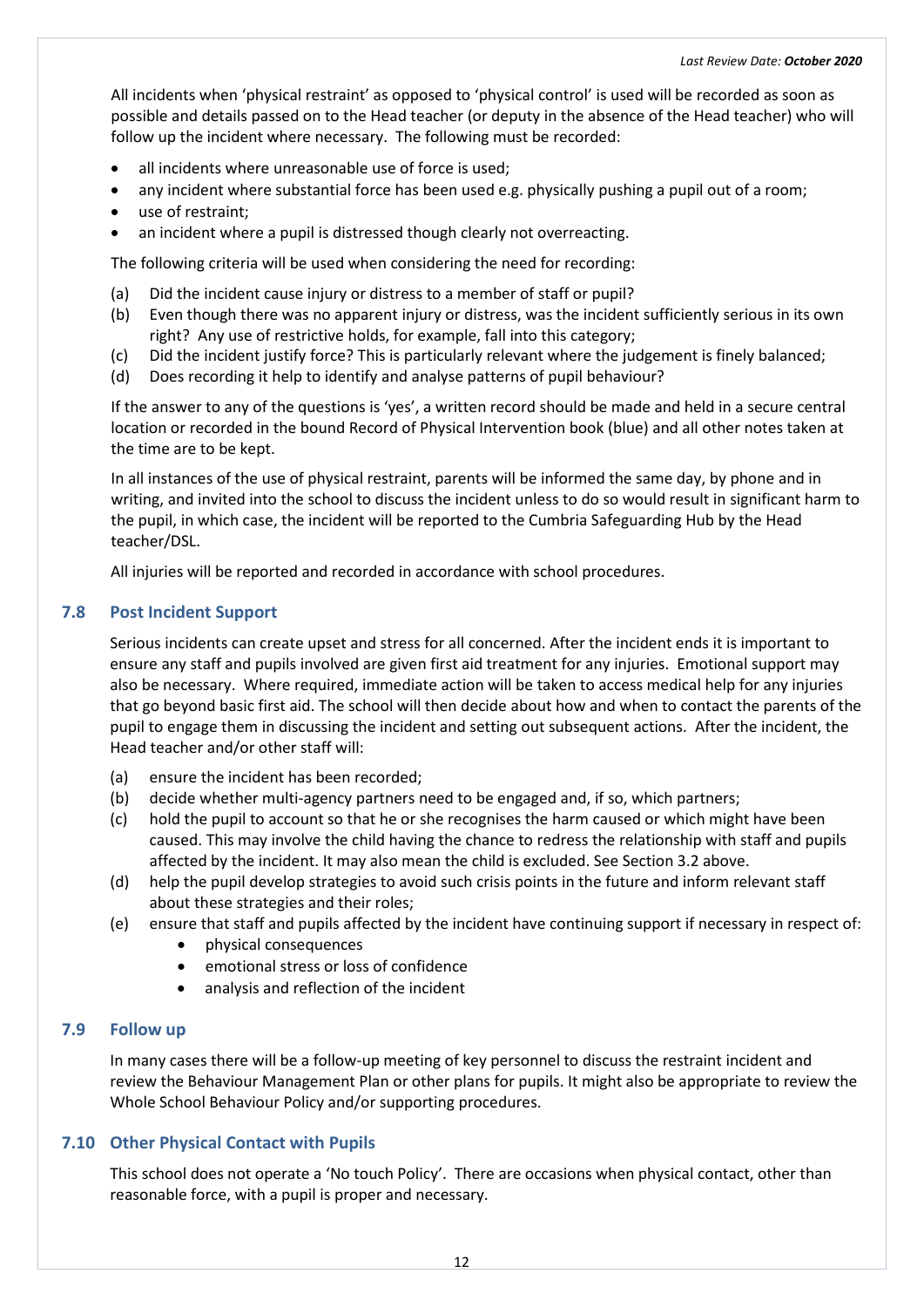- Holding the hand of the child at the front/back of the line when going to assembly or when walking together around the school.
- When comforting a distressed pupil.
- When a pupil is being congratulated or praised.
- To demonstrate how to use a musical instrument.
- To demonstrate exercises or techniques during PE lessons or sports coaching.
- To administer first aid.
- To apply sunscreen to the arms, face or lower legs of very young pupils or those with special educational needs who might struggle to apply it appropriately themselves

# <span id="page-20-0"></span>**8. Allegations of Abuse against Staff and Other Adults Working in the School**

#### <span id="page-20-1"></span>**8.1 General**

All children and adults have a fundamental right to be protected from harm. All allegations of abuse will be taken seriously. (For more information, refer to the School Allegations procedure which is part of the Child Protection Policy and procedures).

The Governors of the School have a duty to safeguard and promote the welfare of children and create and maintain a safe learning environment (section 175 of the Education Act 2002). Our policy is to identify where there are child welfare concerns and act to address them, in partnership with other organisations where appropriate, and in accordance with local inter-agency procedures.

School staff have a positive role to play in child protection, as their position often allows them to be able to observe outward signs of abuse and changes of behaviour in children. Because of their role however, they are also open to accusations of abuse. Such allegations may be true, but they may also be false, misplaced or malicious.

To fulfil its commitment to the welfare of children, this School has a procedure for dealing with allegations of abuse against members of staff and volunteers and other children.

The procedure aims to ensure that all allegations are dealt with fairly, consistently and quickly and in a way that provides protection for the child, whilst supporting the person who is the subject of the allegation.

If a member of staff does not wish to report an allegation directly, or they have a general concern about malpractice within the school, reference can also be made to the school's Whistleblowing procedures.

The procedure complies with the framework for managing cases of allegations of abuse against people who work with children, as set out in the statutory guidance 'Keeping Children Safe in Education' published by the DfE and the Cumbria SCB Core procedures.

#### <span id="page-20-2"></span>**8.2 Action in the Event of a Malicious Allegation**

If an allegation is determined to be unfounded or malicious, the LA appointed Designated Officer (DO) will be informed via Cumbria Safeguarding Hub and will refer the matter to local authority children's social care services to determine whether the child concerned needs additional services, or may have been abused by someone else. If an allegation is shown to have been deliberately invented or malicious, the Head teacher will consider whether any disciplinary action is appropriate against the pupil who made it, or the police will be asked to consider whether any action might be appropriate against the person responsible, including situations where the individual concerned was not a pupil. Such cases may be dealt with under the Protection from Harassment Act 1997.

The disciplinary action taken against a pupil might include detention, fixed term or permanent exclusion. Whatever action is taken will be discussed with the parent of the pupil concerned at an early stage.

# <span id="page-20-4"></span><span id="page-20-3"></span>**9. Bullying**

#### What is Bullying?

According to the DfE document 'Preventing and Tackling Bullying – Advice for Head teachers, staff and Governing Bodies, bullying may be defined as: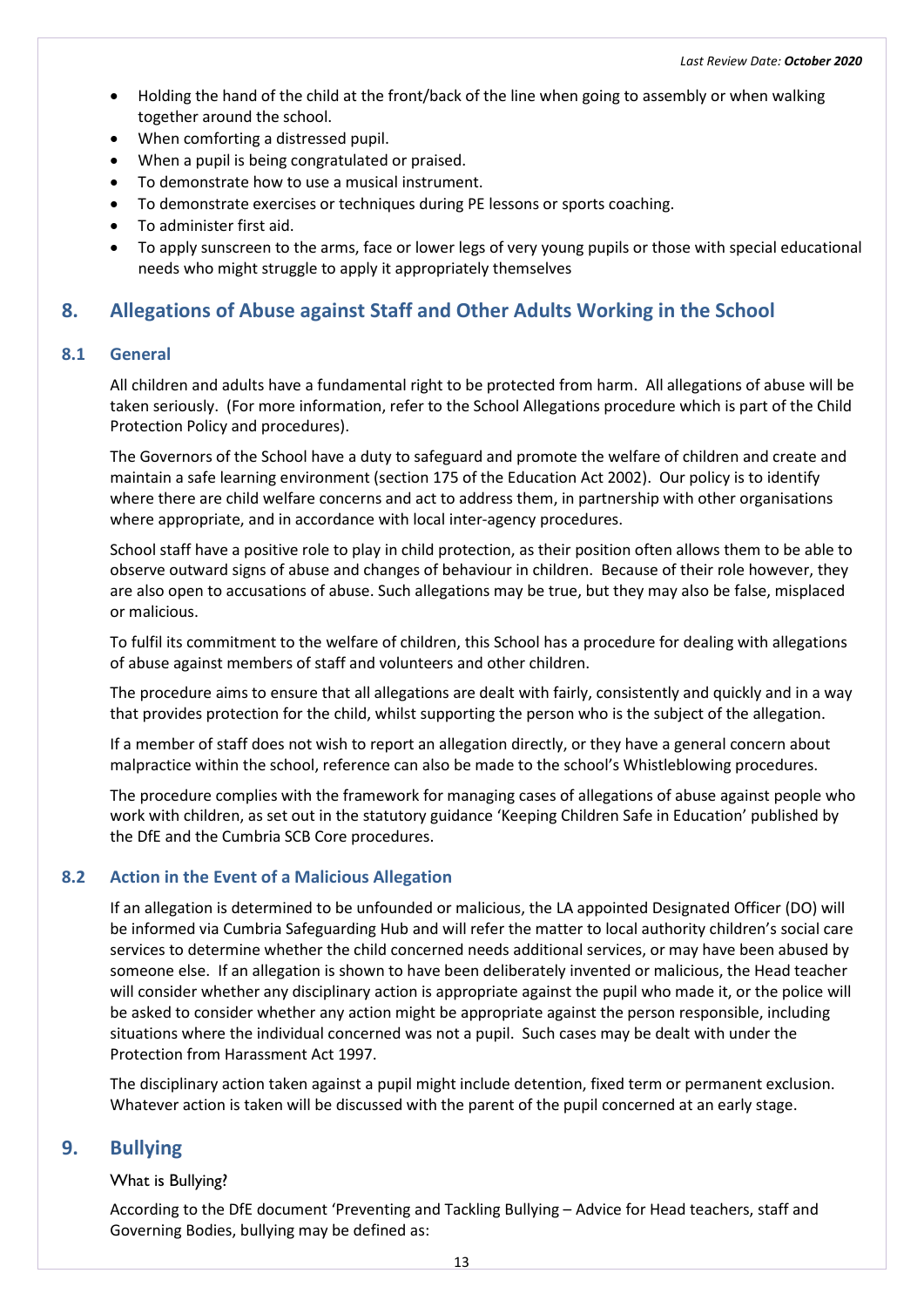"Behaviour by an individual or group, repeated over time, (or one event that was so significant that it repeats) that intentionally hurts another individual or group either physically or emotionally".

Specific types of bullying include those relating to:

- race, religion, culture or gender;
- SEN or disabilities;
- appearance or health conditions;
- sexual orientation;
- young carers or looked after children or otherwise related to home circumstances;
- sexist or sexual bullying.

It can take place between pupils, between pupils and staff, parents and staff or between staff; by individuals or groups; face-to-face, indirectly or using a range of cyber bullying methods.

Acts of bullying can include:

- name-calling;
- taunting;
- mocking;
- making offensive comments;
- kicking;
- hitting;
- pushing;
- taking belongings;
- inappropriate text messaging, emailing or 'posting' on social media sites;
- sending offensive or degrading images by phone or via the internet e.g. via Social media sites;
- producing graffiti;
- excluding people from groups;
- spreading hurtful and untruthful rumours.

Many experts believe that bullying involves an imbalance of power between the perpetrator and the victim. This could involve perpetrators of bullying having control over the relationship which makes it difficult for those they bully to defend themselves. The imbalance of power can manifest itself in several ways. It may be physical, psychological (knowing what upsets someone), derive from an intellectual imbalance, or by having access to the support of a group, or the capacity to socially isolate. It can result in the intimidation of a person or persons through the threat of violence or by isolating them either physically or online.

Cyber bullying can be defined as the use of information and communications technology particularly mobile phones and the internet, deliberately to upset someone else. Cyber bullying that occurs while pupils are under the school's direct supervision will be dealt with in line with this Policy and procedures (Whole School Behaviour Policy and procedures).

In cases where cyber bullying occurs while pupils are outside our direct supervision (i.e. at home), parents will be encouraged to report these incidents to the police as criminal laws (such as those pertaining to harassment, threatening and menacing communications) may apply. Parents are also encouraged to report such bullying to the school. If the alleged perpetrator is a member of this school community, the school will act in line with this Behaviour Policy and procedures. The school wherever possible will support parents in this, and may impose a sanction upon the bully where this individual is recognisable.

#### <span id="page-21-0"></span>**9.1 The Law**

The School endeavours to comply with the legal requirements placed on schools and the Governing body to determine detailed measures (rules, rewards, sanctions and behaviour management strategies) that ''encourage good behaviour and respect for others on the part of pupils and, in particular, preventing all forms of bullying among pupils'' Education and Inspections Act 2006, section 89. The school will exercise its legal powers (as outlined in section 89/5) and section 91, Education and Inspections Act 2006) as deemed appropriate and practicable.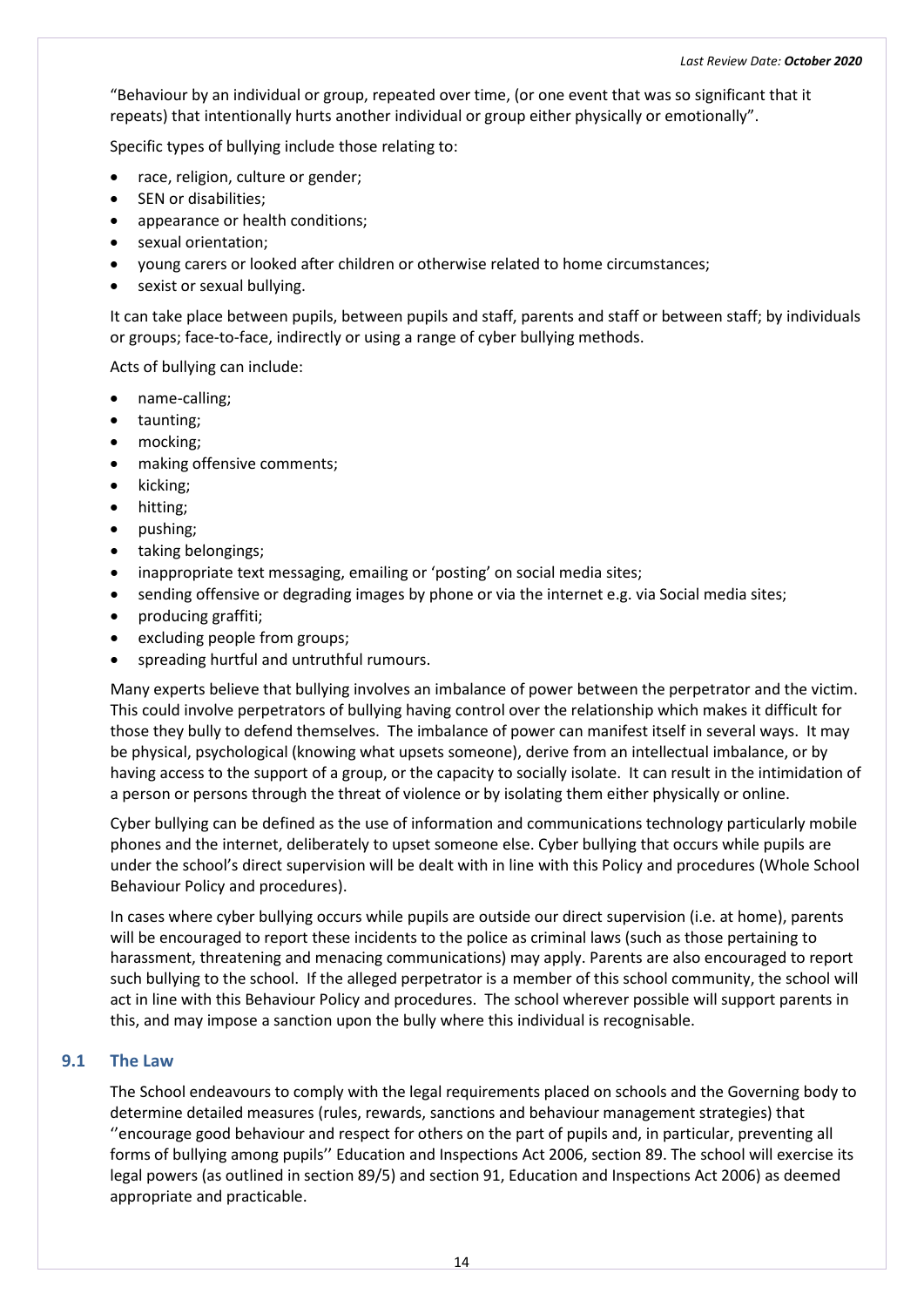Schools are required to comply with the new equality duty 'The Equality Act 2010'. The public sector equality duty has three aims:

- Eliminate unlawful discrimination, harassment, victimisation and any other conduct prohibited by the Act;
- Advance equality of opportunity between people who share a protected characteristic and people who do not share it; and
- Foster good relations between people who share a protected characteristic and people who do not share it.

#### <span id="page-22-0"></span>**9.2 Reporting and Recording Incidents of Bullying**

Pupils and parents are encouraged to report bullying to any member of staff. Incidents are, in the first instance, referred to the pupil's Class teacher to be investigated, appropriate action taken and parents will be informed promptly using usual school procedures. Pupil voice is important at this school and pupils are encouraged through various means to report any incidents of bullying behaviour which they encounter personally or become aware of. This is reinforced via assemblies, Anti-Bullying Week, PSHE and during class/circle time. The Whole School Behaviour Policy and procedures also reinforces the school's expectation as to how members of the school community should conduct themselves. A log will be maintained of racist incidents and information on incidents of bullying. All reported incidents of bullying will be recorded regardless of the outcome of the investigation.

#### <span id="page-22-1"></span>**9.3 Tackling Bullying**

The aim of any anti-bullying intervention is to safeguard and support the victim, discipline and modify the behaviour of the bully with a view to prevent, de-escalate and stop further incidents of harmful behaviour.

#### <span id="page-22-2"></span>**9.4 Strategies for Dealing with Bullying**

- Ensuring that there is a promotion of an open and honest anti-bullying ethos in the school
- Investigate all allegations of bullying
- PSHE programme that discuss issues such as diversity and anti-bullying messages
- Calendared anti-bullying week
- Poster and leaflet campaigns designed and written by pupils
- Assemblies both whole school and class/form that promote a sense of community
- Class discussions and role plays in Drama, English and RE that draw out anti-bullying messages
- Circle time
- Access to bully boxes
- Acceptable Internet Use Agreement is signed by all and online safety is discussed in ICT lessons.
- On-going staff induction and training programme
- Adequate staff supervision at lunch and break times
- Clear and consistently applied policies for Behaviour and Uniform
- Home school agreement (voluntary)
- Anti-bullying Ambassadors

#### <span id="page-22-3"></span>**9.5 Strategies for Dealing with the Bully**

- Disciplinary sanction imposed either exclusion or period of time in the inclusion room
- Engage promptly with parents to ensure their support and involvement
- Restorative justice approaches taken as appropriate
- One to one interviews with staff or peer mentors
- Counselling offered
- Work with the educational psychologist or other outside agency
- Anger management strategies discussed

#### <span id="page-22-4"></span>**9.6 Strategies to Support a Victim**

• Disciplinary sanctions as appropriate applied to the bully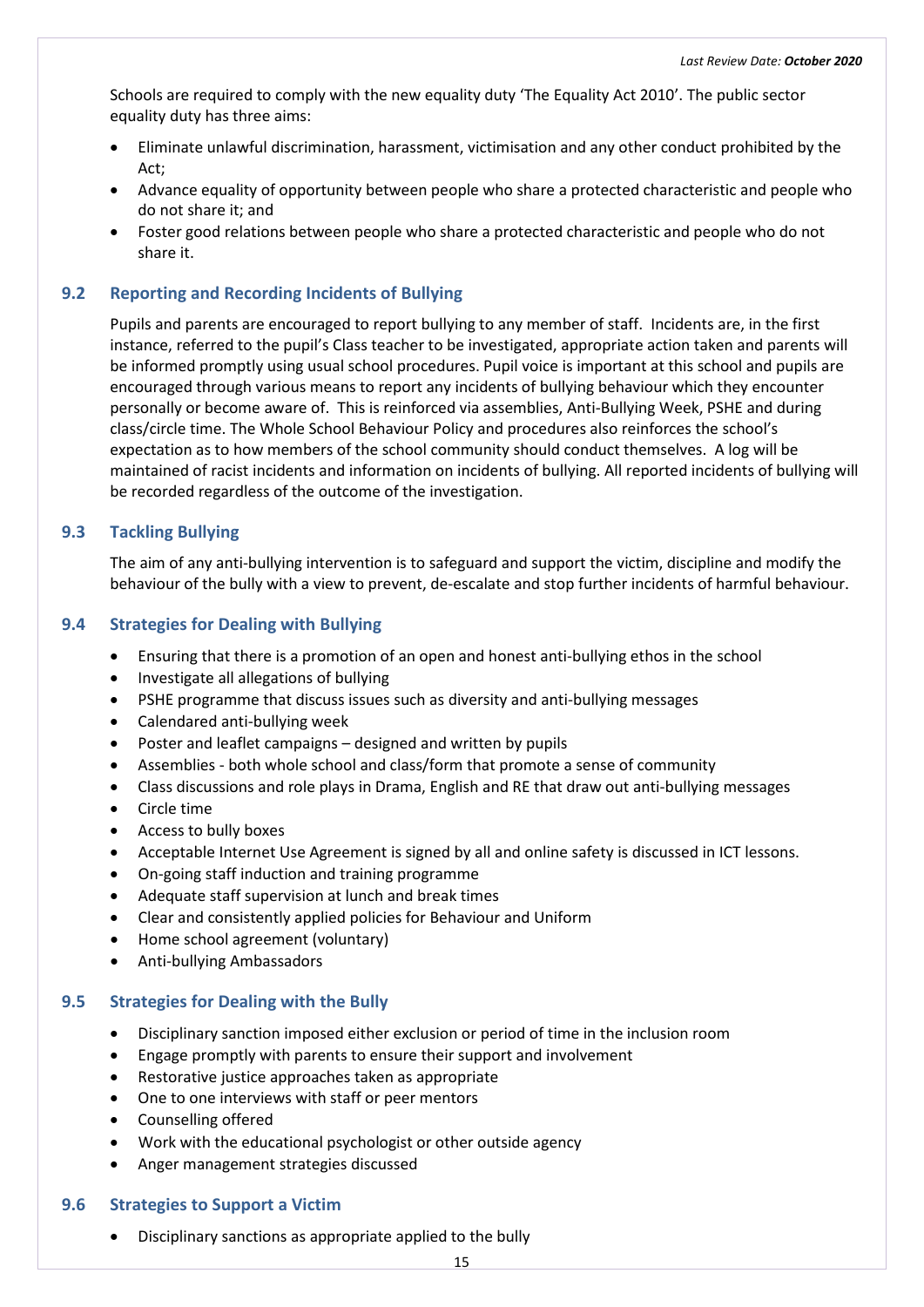- Counselling offered
- Mediation
- Out of lesson support passes issued
- Short term modification of school timetable
- One to one parental interview, parental support and involvement
- Private diaries given
- Self-assertive strategies discussed

# <span id="page-23-0"></span>**10. Drugs and Drug-Related Incidents**

#### <span id="page-23-1"></span>**10.1 General**

A drug is a substance which, when taken into the body, changes the way we feel, the way we see things and the way the body works. This section covers a range of drugs including medicines, tobacco, alcohol, solvents, novel psychoactive substances (so called 'legal highs'), volatile substances and illegal drugs and describes the school's approach to dealing with incidents of drug misuse. Apart from medicines prescribed to an individual, all other items listed above are classed as 'prohibited items' with respect to screening, searching and confiscation – Section 3.2 refers.

Drugs Education forms part of the PSHE programme delivered in discrete sessions for all pupils.

- Current research indicates that drug use, both legal and illegal, is rising amongst young people.
- We do not support the misuse of tobacco, alcohol, solvents, illegal drugs and medicines by members of the school.
- Under no circumstances will the supply or sale of illegal drugs on the school site will be tolerated.
- The school believes it has a duty to inform and educate young people on the consequences of drug use and misuse.
- Fundamental to our school's values and practice is the principle of sharing the responsibility for education of young people with parents and carers by keeping them informed and involved at all times.
- Whilst we acknowledge that some young people will use and misuse substances, it is important to recognise that the remainder of young people are choosing not to use or misuse substances. We will help individual learners according to their differing needs.

#### <span id="page-23-2"></span>**10.2 Responsibilities**

The Head teacher has responsibility for supporting other members of staff in the implementation of these procedures. Mr. Michael John is named as the designated senior member of staff with responsibility for the drug related procedures in this school and for disseminating any information on drug-related education.

Drug prevention is a whole school issue. All staff, both teaching and support staff, will be made aware of these procedures and how they relate to them should they be called upon to deal with a drug-related incident.

The site-manager regularly checks the school premises – any substances or drug paraphernalia found will be reported to the Head teacher and Senior Leadership Team and dealt with in accordance with these procedures.

#### <span id="page-23-3"></span>**10.3 Dealing with Drug-Related Incidents**

The following provides our framework for dealing with incidents surrounding the use, suspicion of use and finding of drugs and substances. We recognise that drug use can be a symptom of other problems and, where appropriate, we will involve or refer pupils to other services. Within our school the following guidelines apply to the possession or use of drugs, alcohol and tobacco on school premises:

#### <span id="page-23-4"></span>*Medicines*

Where pupils are prescribed medicines, cases will be dealt with on an individual basis and appropriate procedures will be followed (e.g. safe storage and administration of medicines in line with national guidance). Information for parents on this issue is available on request from the school.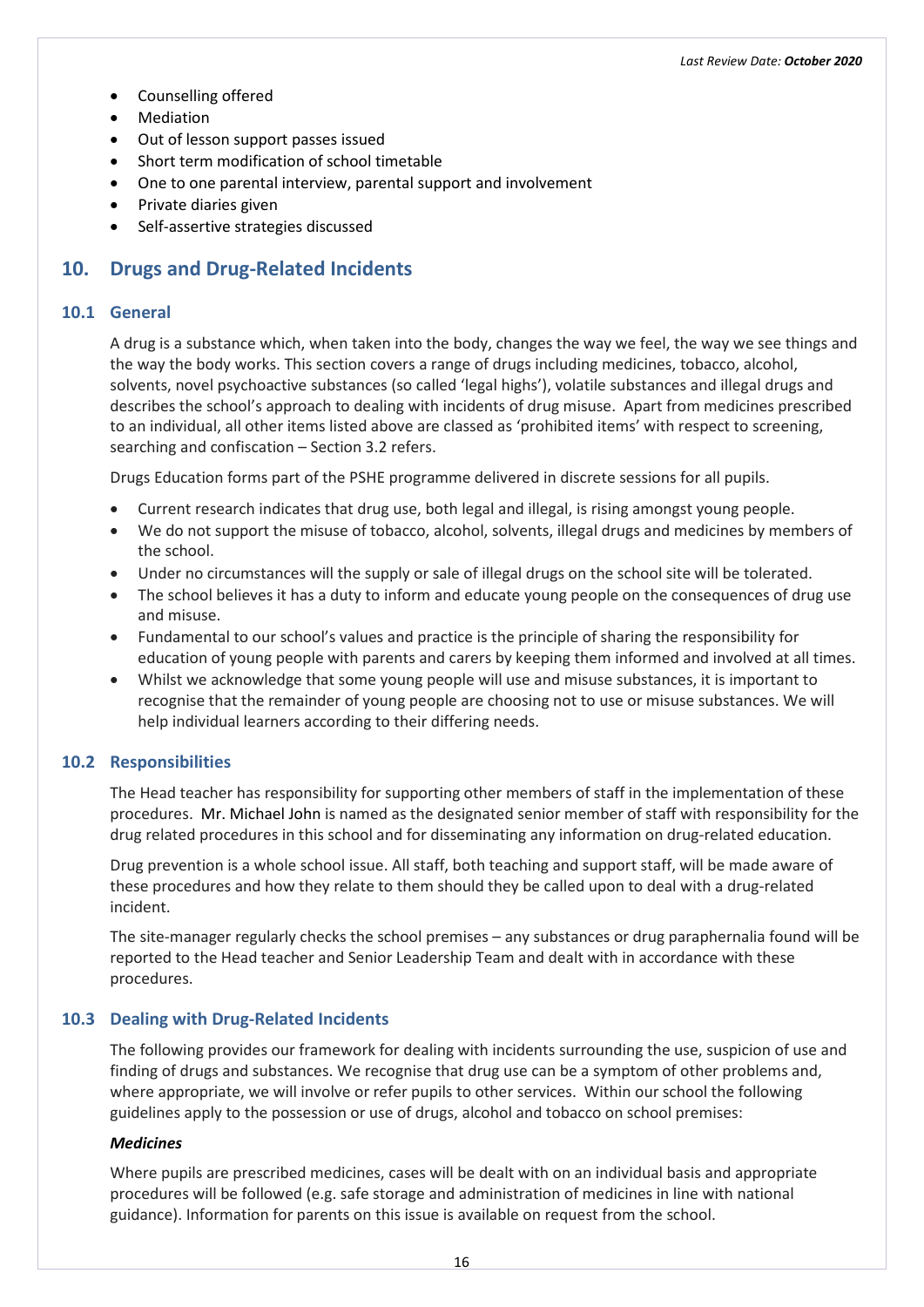#### <span id="page-24-0"></span>*Tobacco*

In line with legislation, the school operates a 'No Smoking' policy in the building and on the school site. This also applies to the use of e-cigarettes.

#### <span id="page-24-1"></span>*Alcohol*

No alcohol is consumed during the normal school day. Those hiring the school premises are not allowed to consume alcohol on site unless it has been authorised by the Governing Body and forms part of the Lettings Contract.

#### <span id="page-24-2"></span>*Solvents*

The school will ensure that potentially harmful substances are stored safely, and pupils will be supervised carefully where such substances are used during their work. The use of aerosol deodorants will be discouraged because of the potential risks to people with asthma or other bronchial problems.

#### <span id="page-24-3"></span>*Illegal substances*

Illegal or illicit substances must not be brought to school or used on school premises.

# <span id="page-24-4"></span>**10.4 What to do in the event of finding a drug or suspected illegal substance**

- (1) Take possession of the drug/substance and inform the Head teacher/Senior Leadership Team member who will inform the Head teacher at the first available opportunity.
- (2) In the presence of a witness the article should be packed securely and labelled with the date, time and place of discovery.
- (3) The package should be signed by the person who discovered it and stored in a secure place.
- (4) The Head teacher will always involve the school's link community liaison police officer in the case of suspected drugs or illegal substances in school
- (5) In the event of discovering a hypodermic needle, the incident should be recorded and the following procedure should be observed to protect all persons:
	- Do **NOT** attempt to pick up the needle.
	- If possible, cordon off the area to make it safe.
	- Inform the Head teacher/Senior Leadership Team member.
	- The needle should be placed in a sharps box or other secure metal box and disposed of via a local medical surgery.

# <span id="page-24-5"></span>**10.5 What to do in the event of finding or suspecting a pupil is in possession of a drug/drug paraphernalia**

- (1) Request that the pupil hand over the article(s).
- (2) Having taken possession of the substance/paraphernalia, the procedure should be followed as above.
- (3) EXTREME CARE SHOULD BE TAKEN IF HYPODERMIC NEEDLES ARE INVOLVED.

If a pupil refuses to hand over articles a search may be required - it should be noted that in accordance with current DfE advice:

- The Head teacher and other authorised staff can search lockers etc. without the permission of the pupil when looking for prohibited items.
- Teachers can search a pupil's outer clothing so long as a witness is present without the consent of the pupil. The personal search must be undertaken by a teacher of the same sex with the witness being the same sex wherever possible. Reasonable force may be used to complete the search.
- Pupils should be given the opportunity to empty their pockets, bag, etc. in the presence of a witness.

#### <span id="page-24-6"></span>**10.6 Procedures for dealing with a pupil suspected to be under the influence of a drug or substance**

Stay calm, place the pupil in a quiet area, do not leave on their own and seek medical advice from the school's first aider who will assess the situation and act appropriately, the Head teacher/Senior Leadership Team member must also be informed.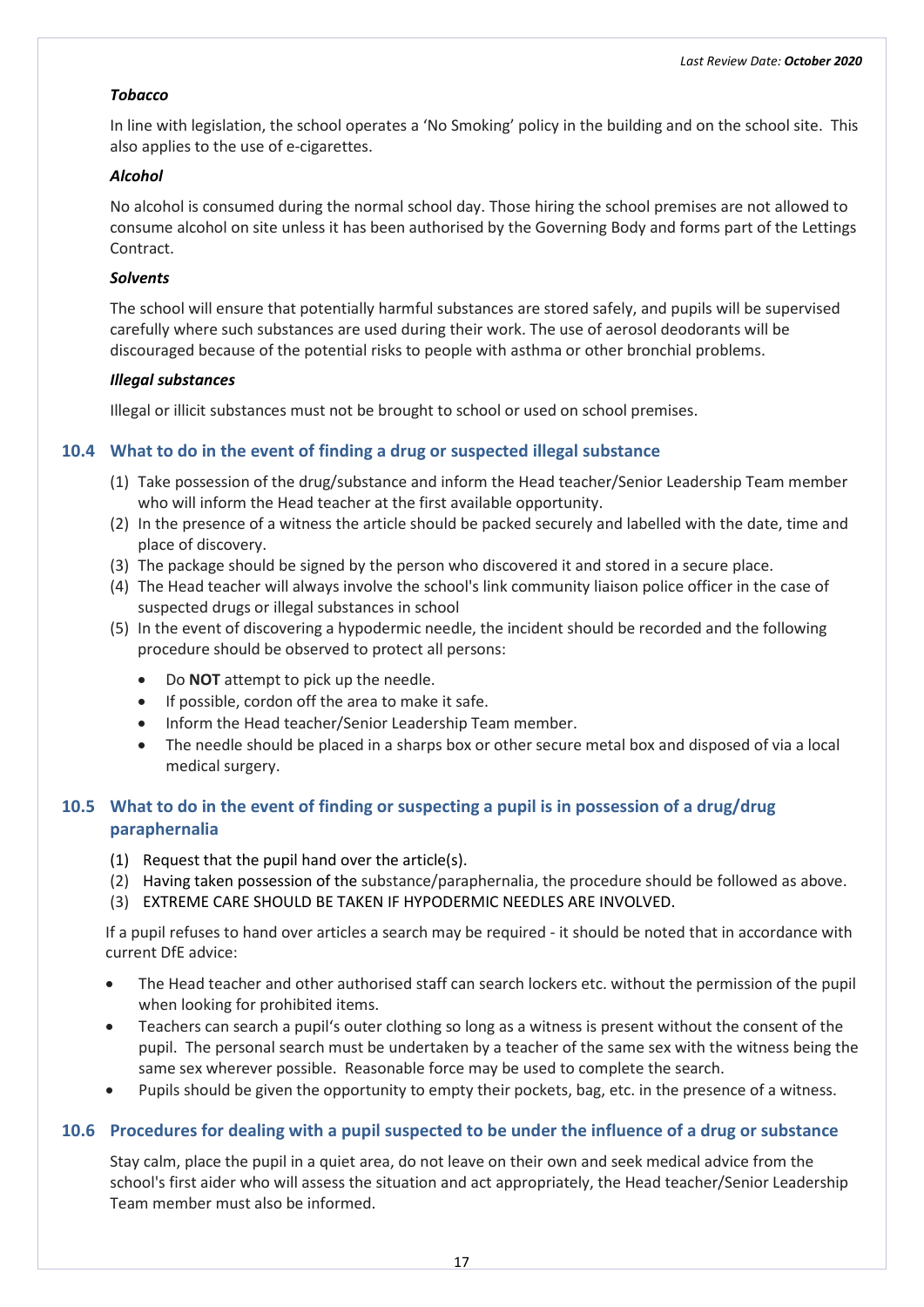Any suspected substances found should travel with the pupil if removed from the school for treatment. Vomit should be safely collected where possible by the school's First Aider and taken with the pupil (for analysis).

All drug related incidents will be recorded.

#### <span id="page-25-0"></span>**10.7 When to contact the police/disciplinary action**

The police will always be contacted in situations where controlled drugs are found. Any decisions made on the appropriate disciplinary action to be taken will take the police advice into consideration.

- Where controlled drugs are found, these will be delivered to the police as soon as possible.
- Alcohol will be disposed of. Under no circumstances will alcohol be returned to the pupil.
- Tobacco or cigarette papers will also be disposed of in the same way as alcohol.
- If other substances are found which are not believed to be controlled drugs, these will be confiscated and disposed of in accordance with the school's procedures. This would include, for example, so called 'legal highs'. Where staff suspect that a substance may be a controlled drug, they will treat them as controlled drugs and follow the procedure above.

In the event of a drug-related incident in the school, the school would co-operate with the police should they wish to search the premises.

As a result of a drug-related incident, the pupil(s) concerned will be subject to disciplinary action. This action may result in a fixed term exclusion and in the most serious of cases would result in permanent exclusion.

#### <span id="page-25-1"></span>**10.8 Procedures for dealing with drug-related incidents involving adults**

The following examples are situations where concerns about drug misuse or related behaviour involve a parent or other adult rather than pupils:

- Adults may attend school premises under the influence of alcohol or drugs.
- A parent or adult may attempt to remove a child from school premises during or at the end of the school day whilst under the influence of alcohol or drugs.
- An adult may behave aggressively, intimidate or threaten staff or assault school staff or pupils whilst appearing to be under the influence of alcohol or drugs.
- School staff may be concerned that a parent or family member's drug misuse may put the child at risk.
- An adult may be involving pupils in drug misuse or the supply of drugs to pupils.

These examples are not exhaustive and, in each case, the Head teacher will consider the safety of the whole school community including staff when determining the appropriate course of action.

Where, in the opinion of school staff, it is thought that an adult is unable to provide appropriate care and supervision of a child because they are under the influence of drugs or alcohol, they will first attempt the contact an alternative adult carer for the child before contacting the LA Social Care Services and, if necessary, the police.

Where there are concerns over the safety of the child, school staff will attempt to persuade the adult not to leave the premises with the child until appropriate assistance arrives. If the adult insists on leaving the school, staff will immediately contact the police. This will also be the case if an adult becomes threatening or aggressive.

If school staff have concerns about an adult or adults supplying drugs on or near school premises, or to any of the pupils out with school premises, the Head teacher or other member of staff will consult with the police.

# <span id="page-25-2"></span>**11. Behaviour of Parents and Other Visitors to the School**

The School encourages close links with parents and the community. We believe that pupils benefit when the relationship between home and school is a positive one. The vast majority of parents, and others visiting our school are keen to work with us and are supportive of the school. However, on the rare occasions when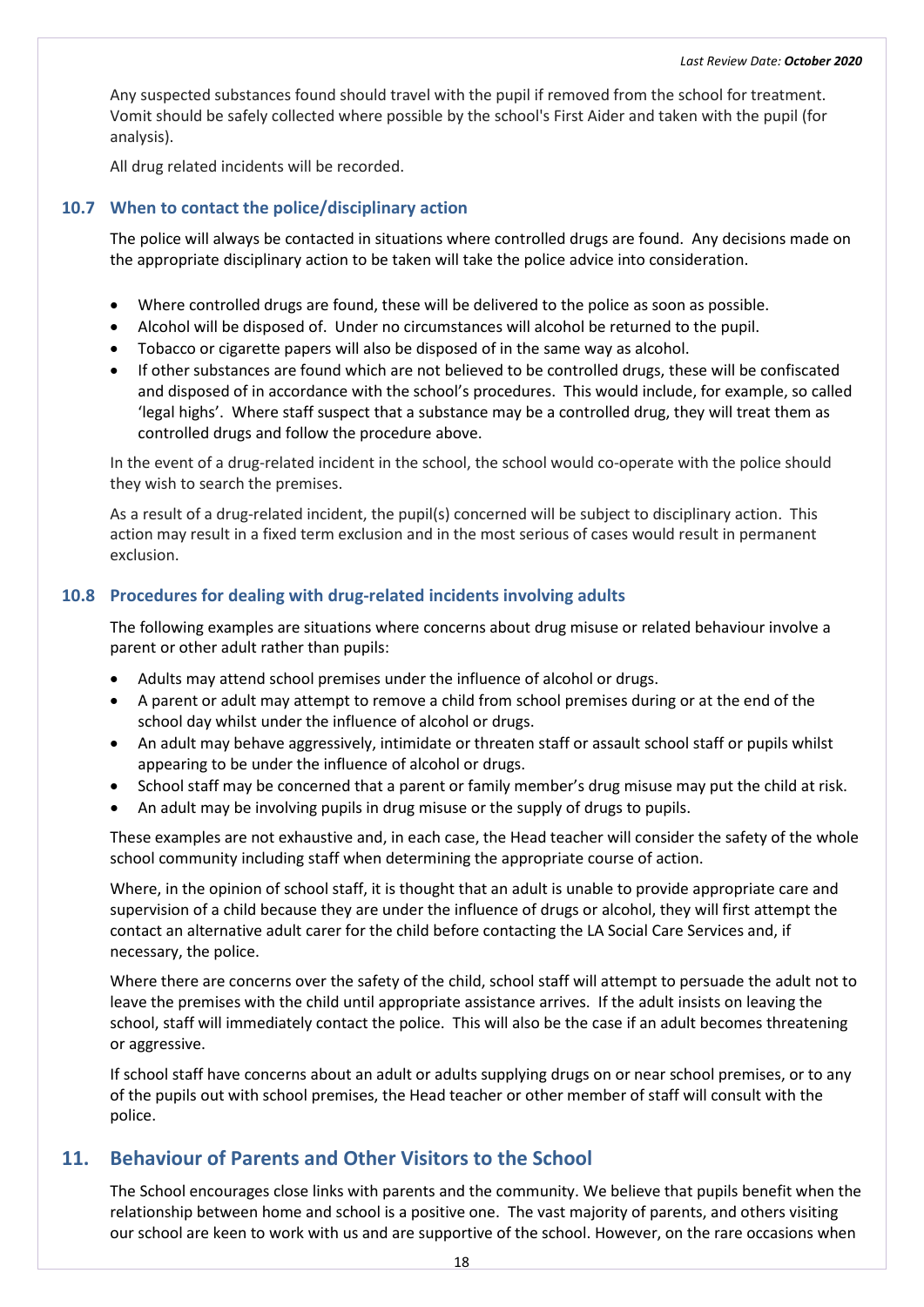a negative attitude towards the school is expressed, this can result in aggression, threatening behaviour, written, verbal and/or physical abuse towards a member of the school community.

Violence, threatening behaviour and abuse against school staff or other members of the school community will not be tolerated. When formulating our procedures, reference was made to the DfES document 'A Legal toolkit for schools – Tackling abuse, threats and violence towards members of the school community' and DfE non-statutory guidance 'Advice on School Security: Access and barring of individuals from school premises' (December 2012). A poster indicating that such negative behaviour is not acceptable is displayed in the school reception area.

Our school expects and requires staff to behave professionally in these difficult situations, and to attempt to defuse the situation where possible, seeking the involvement as appropriate of other colleagues. However, all members of the school community (including other parents and visitors) have the right to visit and work without fear of violence and abuse, and the right in an extreme case, of appropriate self-defence.

We expect parents and other visitors to behave in a reasonable way towards other members of the school community. The following outlines the steps that will be taken where parent or visitor behaviour is unacceptable.

# <span id="page-26-0"></span>**11.1 Types of behaviour that are considered serious and unacceptable**

The following list outlines the types of behaviour that are considered serious and unacceptable and will not be tolerated towards any member of the school community. This is not an exhaustive list but seeks to provide illustrations of such behaviour:

- Shouting, either in person or over the telephone
- Speaking in an aggressive/threatening tone
- Physical intimidation e.g. standing very close to her/him
- The use of aggressive hand gestures/exaggerated movements
- Physical threats
- Shaking or holding a fist towards another person
- Swearing
- Pushing
- Hitting, e.g. slapping, punching or kicking
- **Spitting**
- Racist or sexist comments
- Sending inappropriate or abusive e-mails to school staff or to the general school e-mail address
- Publishing or posting derogatory or inappropriate comments which relate to the school, its pupils or staff/volunteers on a social networking site
- Breaking the school's security procedures

Unacceptable behaviour may result in the Police being informed of the incident.

#### <span id="page-26-1"></span>**11.2 Procedures for Dealing with Unacceptable Behaviour**

When a parent or member of the public behaves in an unacceptable way during a telephone conversation, staff at the school have the right to terminate the call. The incident will be reported by staff to the Headteacher. The school reserves the right to take any necessary actions to ensure that members of the school community are not subjected to verbal abuse. The school may warn the aggressor, temporarily or permanently ban them from the school site, and/or contact the police.

When any parent or visitor behaves in an unacceptable way in person towards a member of the school staff the Headteacher will seek to resolve the situation through discussion and mediation. If necessary, the school's complaints procedure should be followed. It is sufficient for a member of staff to 'feel' intimidated. Where all procedures have been exhausted, and aggression or intimidation continues, or where there is an extreme act of violence, the discussion will be terminated and the visitor will be asked to leave the school immediately. It is also an offence under section 547 of the *Education Act 1997* for any person (including a parent) to cause a nuisance or disturbance on school premises. The police will be called if necessary. The